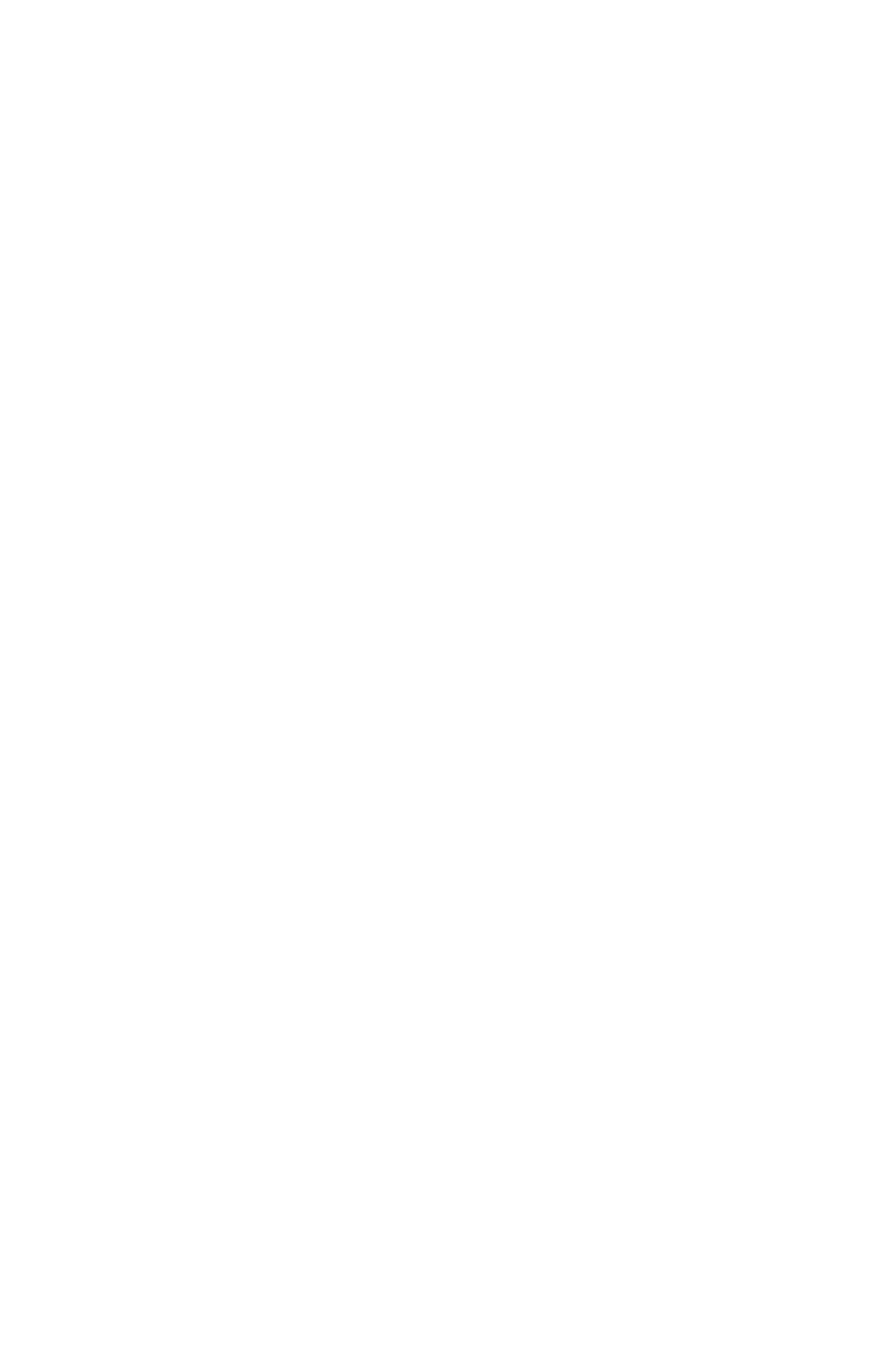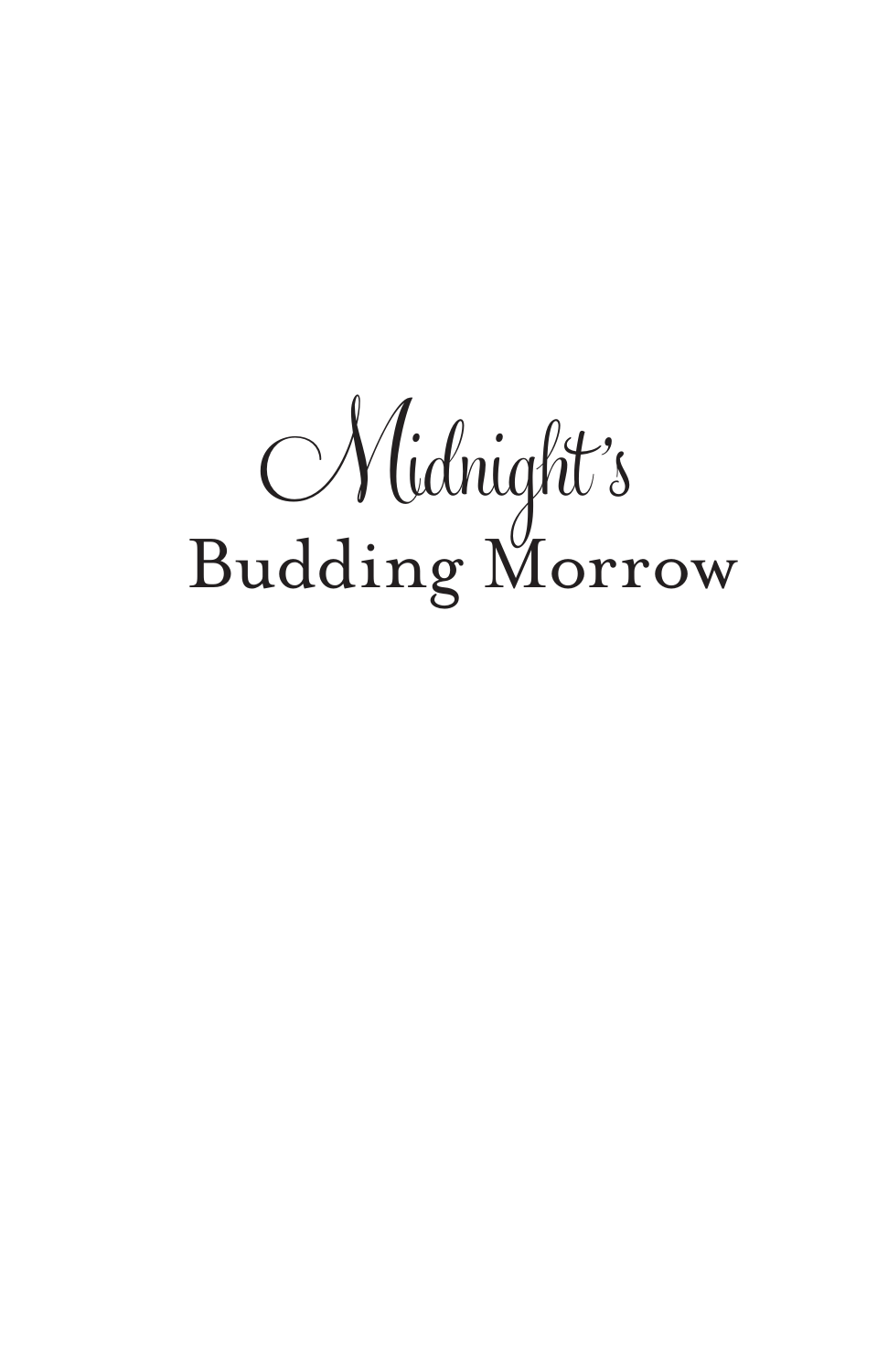## Regency Brides: A Legacy of Grace \*\*\*\*\*\*\*\*\*\*\*\*\*\*\*\*\*\*\*\*\*\*

*The Elusive Miss Ellison The Captivating Lady Charlotte The Dishonorable Miss DeLancey*

### Regency Brides: A Promise of Hope \*\*\*\*\*\*\*\*\*\*\*\*\*\*\*\*\*\*\*\*\*\*\*

*Winning Miss Winthrop Miss Serena's Secret The Making of Mrs. Hale*

## Regency Brides: Daughters of Aynsley

*A Hero for Miss Hatherleigh Underestimating Miss Cecilia Misleading Miss Verity*

#### Regency Wallflowers

\*\*\*\*\*\*\*\*\*\*\*\*\*\*\*\*\*\*\*\*\*\*\*

*Dusk's Darkest Shores Midnight's Budding Morrow Dawn's Untrodden Green*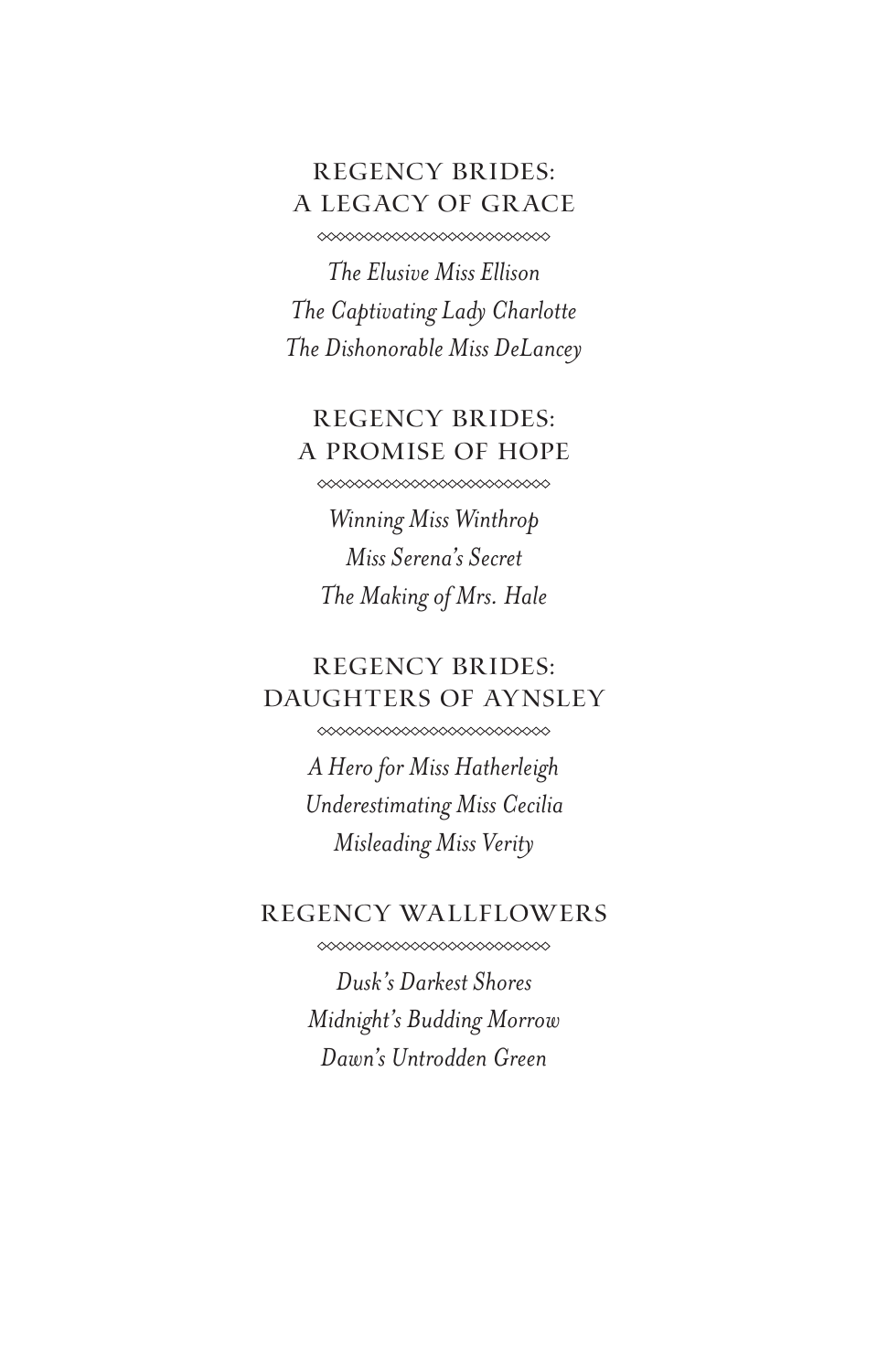Regency Wallflowers

Midnight' s Budding Morrow

# Carolyn Miller

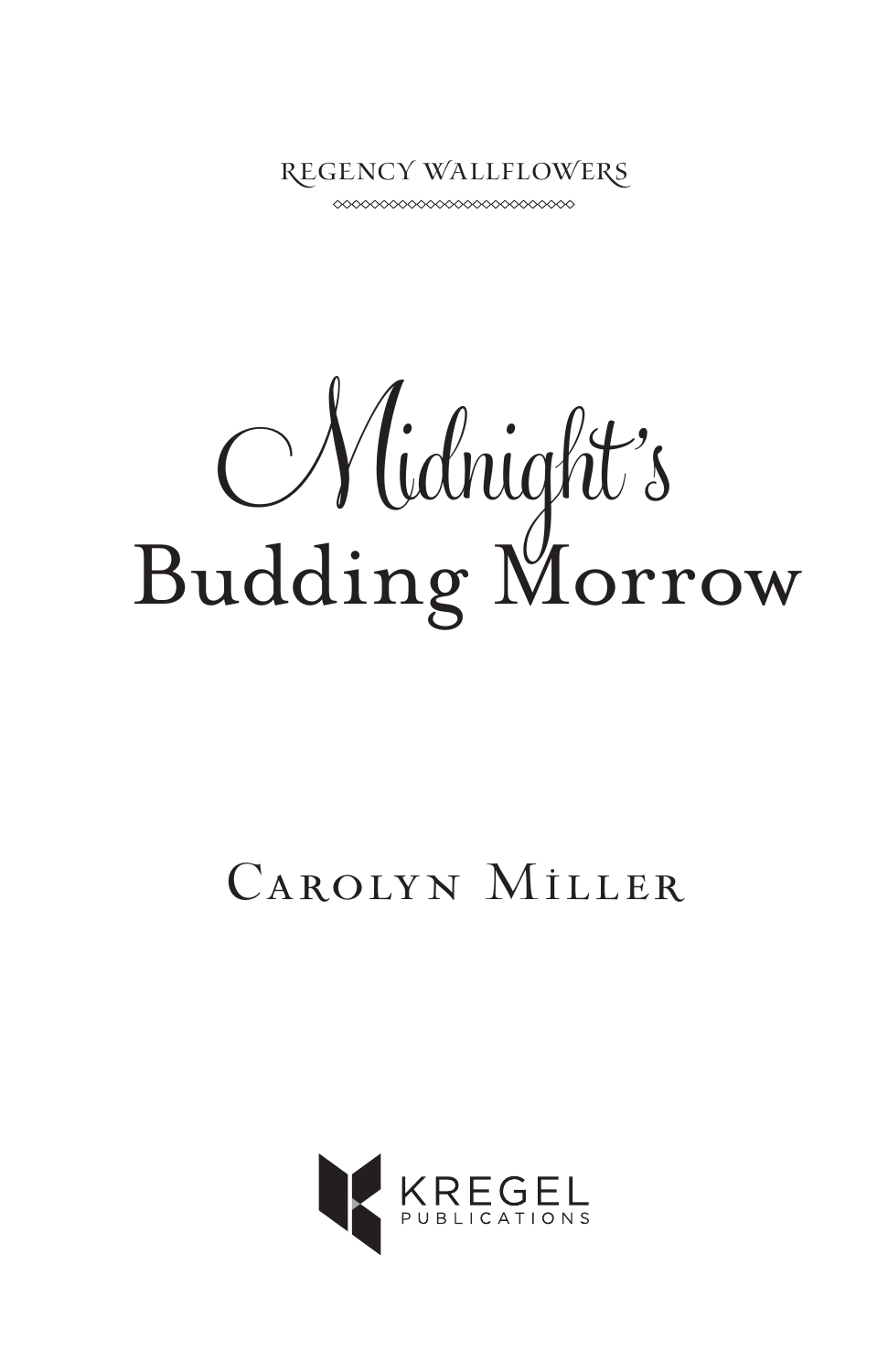*Midnight's Budding Morrow* © 2022 by Carolyn Miller

Published by Kregel Publications, a division of Kregel Inc., 2450 Oak Industrial Dr. NE, Grand Rapids, MI 49505. www.kregel.com.

All rights reserved. No part of this book may be reproduced, stored in a retrieval system, or transmitted in any form or by any means—for example, electronic, mechanical, photocopy, recording, or otherwise—without the publisher's prior written permission or by license agreement. The only exception is brief quotations in printed reviews.

The persons and events portrayed in this work are the creations of the author, and any resemblance to persons living or dead is purely coincidental.

Scripture quotations are from the King James Version.

Cataloging-in-Publication Data is available from the Library of Congress.

ISBN 978-0-8254-4654-2, print ISBN 978-0-8254-7684-6, epub ISBN 978-0-8254-6850-6, Kindle

> Printed in the United States of America 22 23 24 25 26 27 28 29 30 31 / 5 4 3 2 1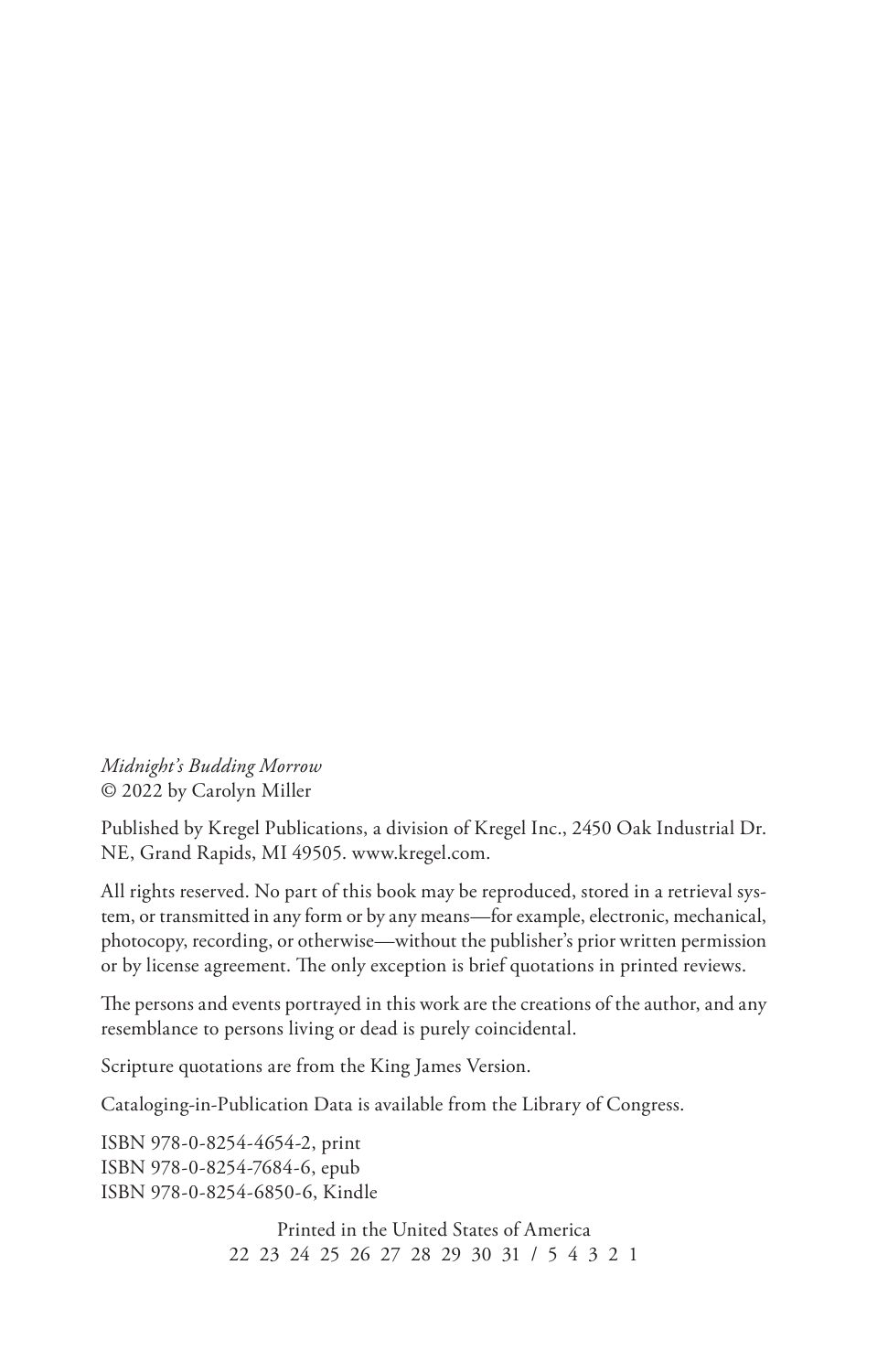*To all those who dare to forgive*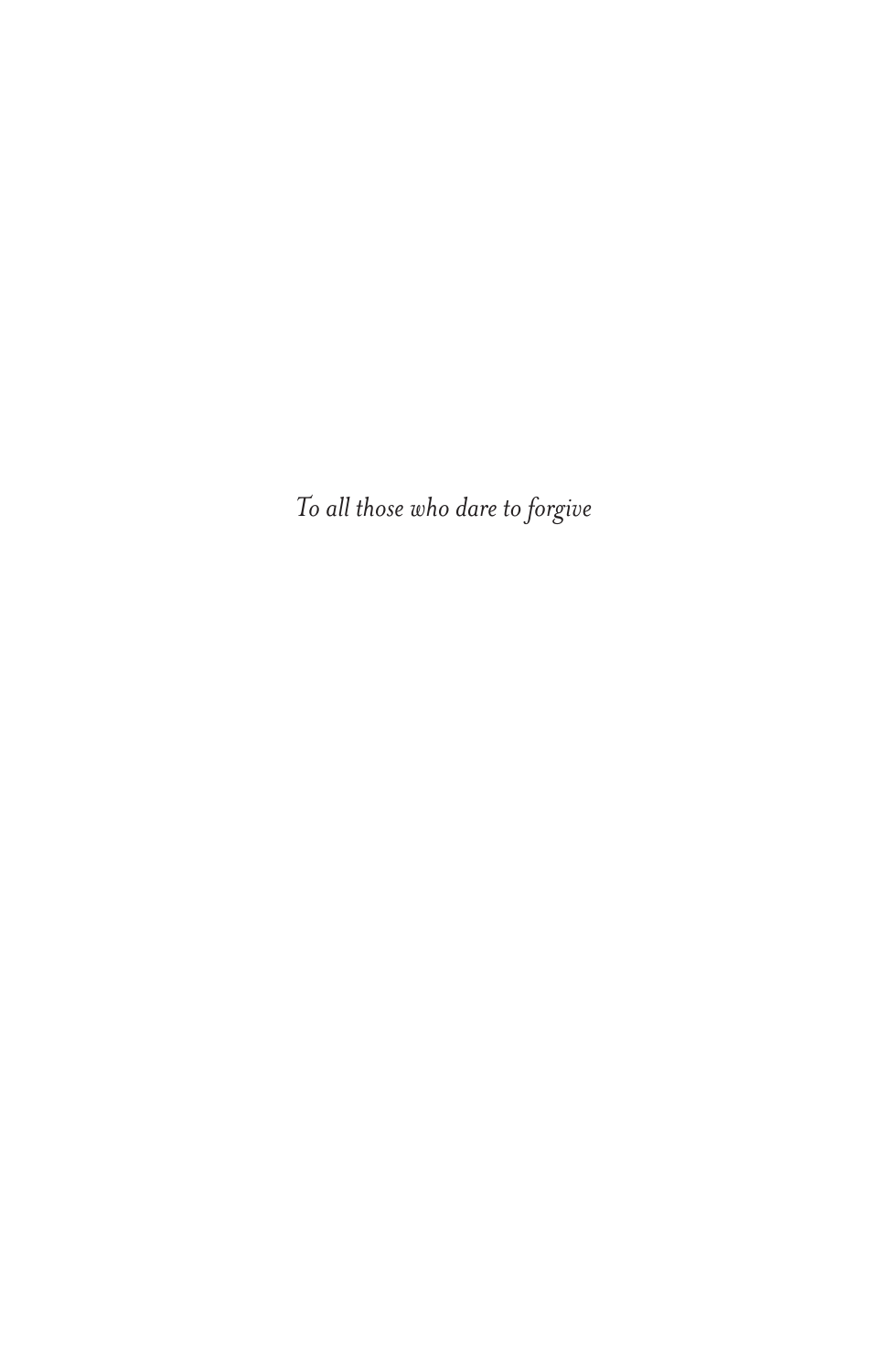*. . . on the shores of darkness there is light, And precipices show untrodden green, There is a budding morrow in midnight, There is a triple sight in blindness keen.* John Keats, "To Homer"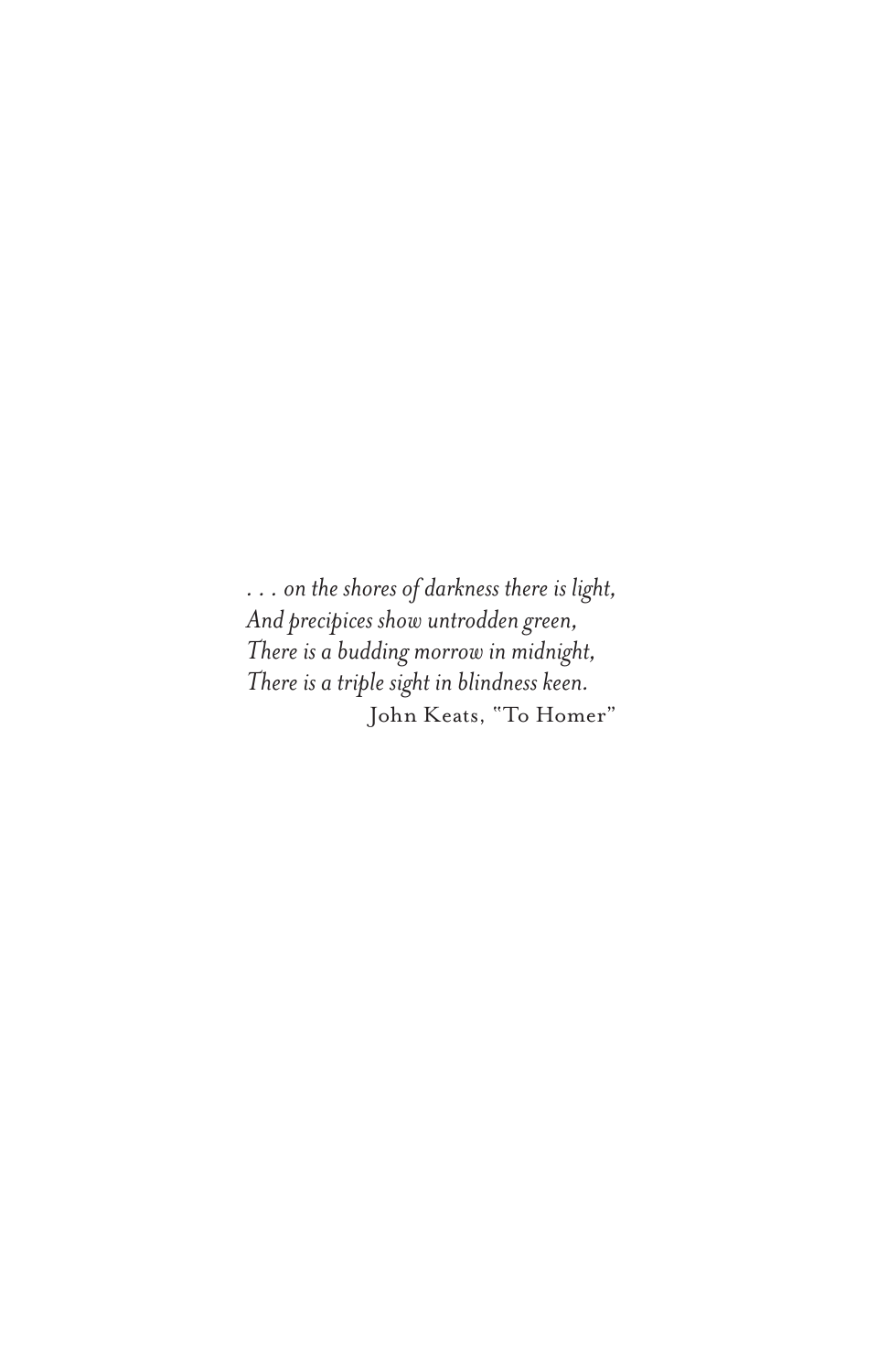# *Chapter 1*

**YORKSHIRE** 1811

"Oh, Sarah, please. Please? What would it take for you to reconsider?"

"But I am needed here." Sarah Drayton smiled to ease her friend's disappointment. Well, her presence was not needed here exactly—a thousand balls could take place and she would not be missed—but at her aunt and uncle's in nearby Hartsdale.

"But *I* need you more," Beatrice Langley complained. "And really, why would you not want to come visit me? Am I not your oldest and best friend?" Her bottom lip protruded in a childlike pout.

"You are certainly my oldest friend, and you must know such an invitation holds a degree of interest. To be sure, I would enjoy the chance to finally see the sea," she teased.

"I see. I'm merely a degree of interest, am I?" Beatrice asked, eyebrows aloft, before pleading further. "You simply must come. Langley is a little shabby these days, but it *is* interesting. And I know you would enjoy seeing a place which has hosted many important people over the years."

Sarah laughed. "You are incorrigible, that's what you are."

"Runs in the family, so I'm told." Beatrice's lips curved with wryness.

A flicker of interest pulsed. No, she would *not* indulge in common curiosity and ask about her former school friend's older brother. But incorrigibility and James Langley seemed to go hand in hand, or so the rumors said.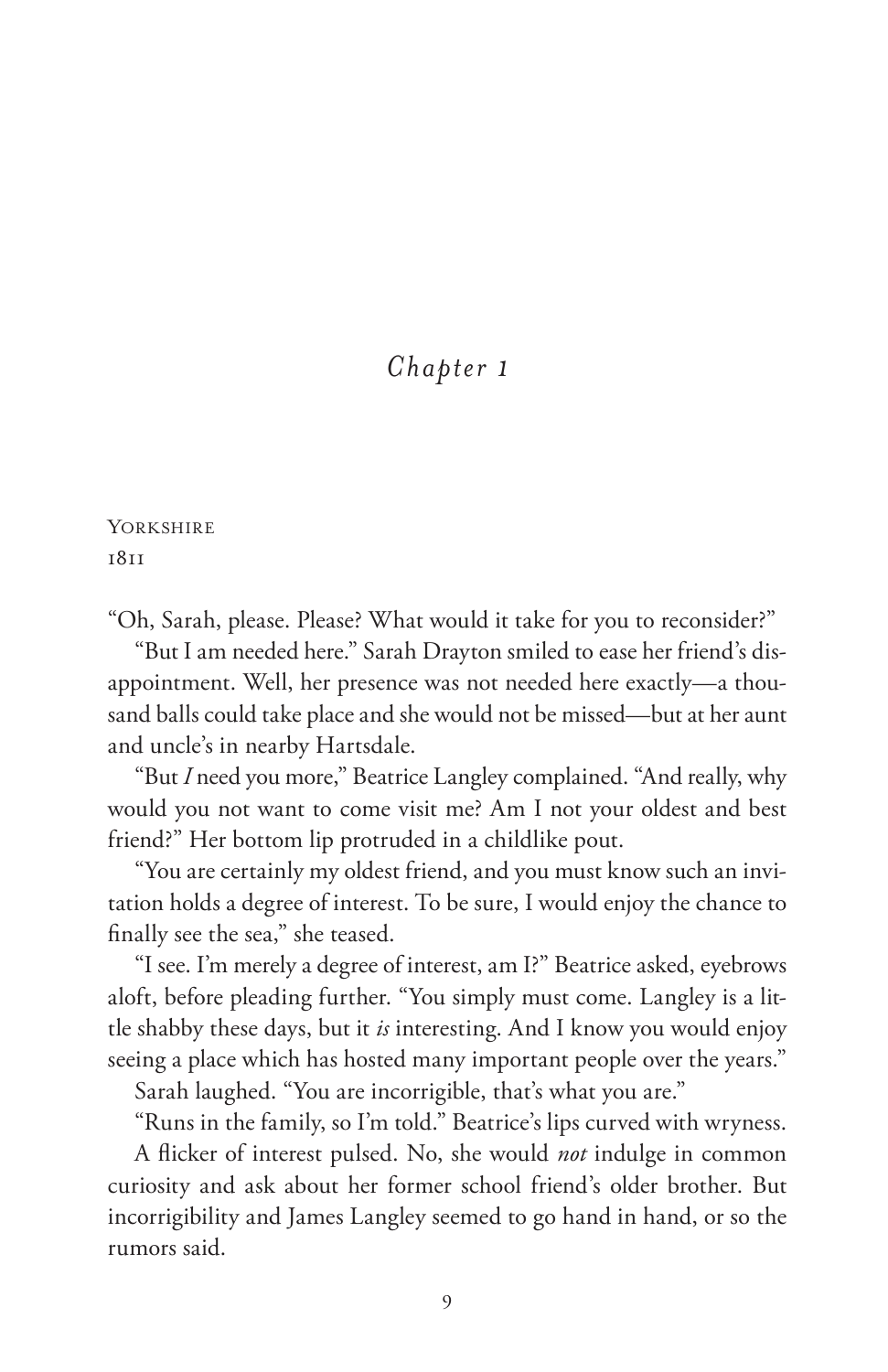"*Dearest* Sarah, you have no idea just how lonesome it can be living at Langley."

"Yes, with all that family, and all those servants, and all those parties you write about in your letters. I imagine it must be terribly hard, Bea."

Beatrice's blue eyes shadowed. "There is only Father and James now, and there have been far fewer parties of late. I'm afraid the place is falling into decay, so it seems overwhelming at times." She smoothed the pale-rose skirt of her silk gown. "Which is why I was ever so glad to learn you would be here tonight, so I could speak to you in person about such things."

Sarah's heart twisted. Perhaps Aunt Patricia and Uncle Loftus would be sympathetic for her to leave them to spend some time with a friend whose situation somewhat resembled Sarah's own.

"I will ask my aunt and uncle and see if they can spare me."

"Sarah, you are the truest of friends."

Sarah smiled as anticipation surged through her veins. To exchange the drear of duty to live in a castle by the sea? Who else would hesitate? Had she not prayed just this morning for God to direct her paths? Was this of His leading?

An older gentleman moved into view, his attention fixed on Beatrice, as had been the case all evening.

Not that Sarah minded. Fading into the background was her wont, after all.

"Ah, Miss Langley. We are honored with your presence tonight."

"Good evening, Sir John. May I introduce you to my dear friend, Miss Drayton? Sarah, this is Sir John Willoughby, one of our neighbors."

He barely spared Sarah a glance, the merest nod, a brief word.

Beatrice narrowed her eyes and drew Sarah's arm into her own. "I don't think you understand, Sir John. Miss Drayton is one of my oldest friends—we have known each other from the schoolroom—have we not, Sarah?—and she has promised to come and pay me a lengthy visit in the not-very-distant future. Isn't that quite marvelous?"

"Why, ahem, quite, er, marvelous, I am sure." His lips turned up in the semblance of a smile. "Anyone who is a friend of my dear Miss Langley is sure to be a friend of mine."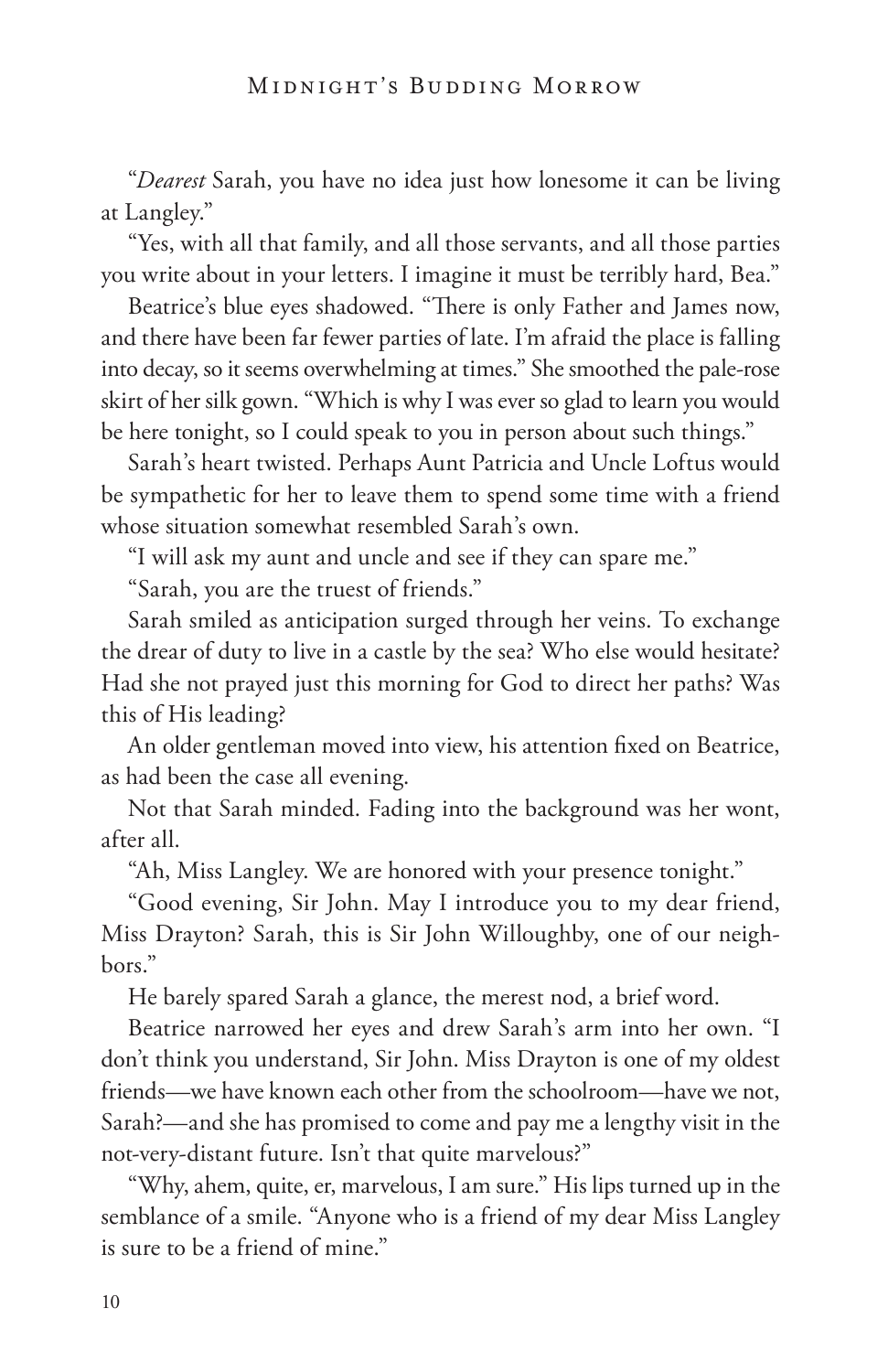Sarah bowed her head, hiding her amusement at the man's pomposity, even as she struggled to discern the nature of their friendship. That the man was enamored of Beatrice was plain, but did her bright-eyed friend return his regard? It did not appear so. She would have to wait for a gap in this post-dinner conversation to make polite enquiry.

The two moved to the side in conversation, but Sarah remained by the pillar. With her unadorned cream gown and plain pale features, she would almost blend into the wall. Her attire was several years out-of-date, and she had been made acutely aware of this by the dismissive glances cast her way from Durham's fashionable and rich. Normally she did not mind, but tonight . . .

Something astringent seemed to have entered the room. Something that tipped her heart toward unease, toward a vague sense of fear. She shook her head, lifted her chin higher. How foolish. She wasn't normally one taken in by such fancies.

She glanced around the rest of the room, noting the titled, the wealthy and assured. There was Lord Danver, a peer in his late forties said to be abominably wealthy, his politeness to all evident in the way he patiently listened, even as his dark eyes seemed tinged with weary sorrow. There was Miss Georgiana Barnstaple, a fussily dressed blonde whom Beatrice had said was one of her blackguard brother's greatest admirers, "but he never has any time for her." There were other notables too, most of whom treated Sarah with indifference, unless it involved a raised-nose sneer at her clothes. Ah, well. It was a good thing she would but rarely meet with such people.

Sarah accepted a glass of punch from a passing servant as the couples assembled for the first dance. The music began, but her mind wandered from the melody. How best to approach her aunt about the proposed visit? It was not as if her mother's sister actually ever had any meaningful work for her to do, save acting as an unpaid housekeeper of sorts. And at Sarah's advanced age, she was certainly not bound by any duty save that of the familial, which Aunt Patricia had exploited to such an extent that none of the warmer feelings of family connections remained. Perhaps an appeal to her aunt's well-developed sense of economies might work: one less mouth to feed, one less person constantly in the way.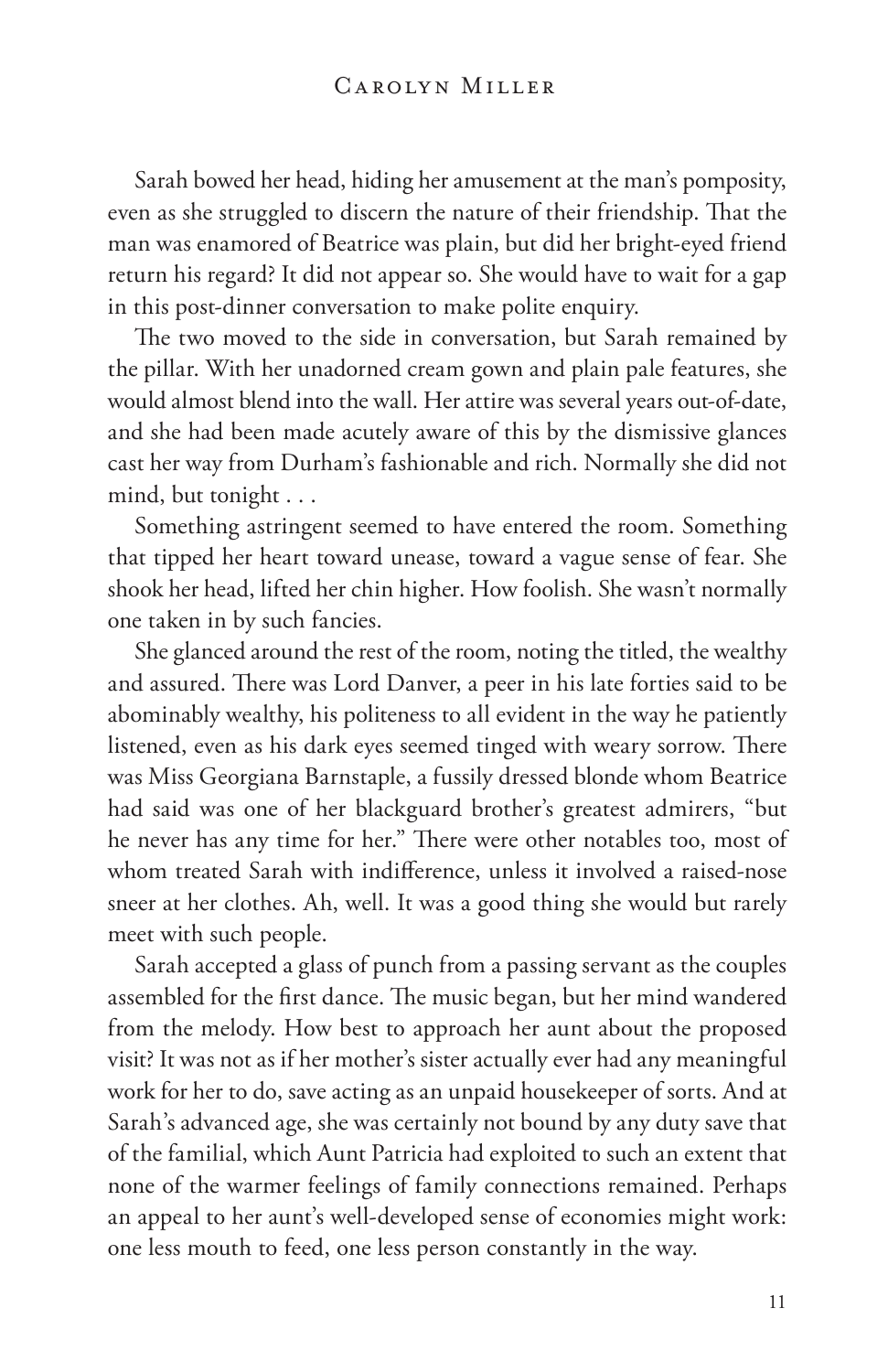Ears pricking at the name of Langley, she grew aware of voices speaking behind her.

"Such a temper I've never seen!"

"Gets it from the old man, if you ask me."

"Aye, that's for sure and for certain. How that lass ever got her sweetness I'll never know."

"They say—" Here the voices dipped in volume to make the words indiscernible.

Sarah's ears strained, wishing to hear more, even as she despised herself to be so low as to want to know gossip about her friend and her relations. She wrinkled her nose at her transgression and inched away from temptation, closer to the window.

A gush of new arrivals brought another man into view, brimming with vitality and good looks. He glanced around the room, features narrowing when he saw Beatrice and her admirer, and hurried down the steps to speak to her.

"Bea." He clutched her arm, drawing her a few steps away from Sir John and across to the window without apology. "I've come at last."

"Oh, thank goodness!" Beatrice's previously bored features now lit with an internal glow. She caught Sarah's gaze and motioned her forward, body angling in such a way that Sir John was excluded. "Peter, I want you to meet my dear friend, Sarah Drayton."

The man's green eyes sparkled. "Ah, the famous Miss Drayton. At last we meet."

"Indeed we do, Mister . . . ?"

"Oh, forgive me," Beatrice said. "This is Peter Grayling, a . . . a friend."

"A friend?" His quick glance at Beatrice seemed to hold a degree of disappointment. "Is that all?" he added in an undertone.

"All for now," Beatrice murmured.

Sarah curtsied to his short bow, heart alive with interest. Now *this* was more the sort of man she could envisage her vivacious friend having as a suitor. She peeked over her shoulder at the rumpled brow of Sir John.

He seemed to notice her noticing him and hurried away to speak to Beatrice's elderly father situated across the room. Urgent whispers and gesticulations made it apparent that neither man was enamored with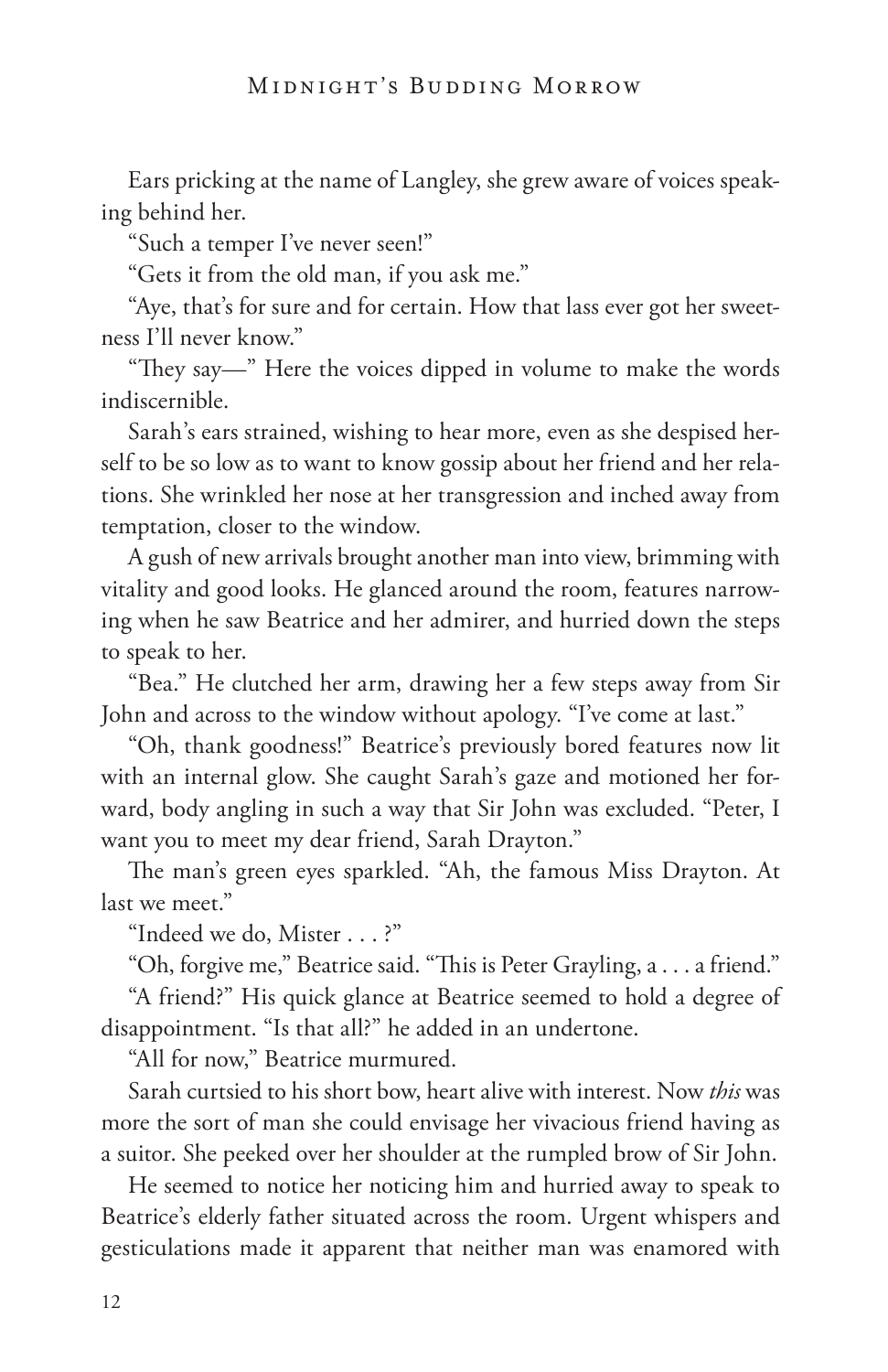Beatrice's choice of beau, but Beatrice and Mr. Grayling remained caught in their bubble of mutual admiration.

Sarah sighed. The dance had concluded and couples were re-forming lines to prepare for the next. Near the door, Mr. Langley and Sir John continued their discussion, ignoring the two new guests stumbling their way down the steps, even as the shorter one shot the older men a scowl.

Who were these gentlemen? A few years older than Beatrice, of a similar vintage to Bea's beau, they appeared cavalier in their presentation, careless of their lurching movements that suggested they had imbibed rather too heavily before their attendance tonight. The taller one with blond hair seemed oblivious to the whispers behind raised hands, while the shorter, dark-haired man almost reveled in it, eyes taking in the room as if glorying in the attention.

He paused, focus fixing on Beatrice and her suitor, and he moved through the twirling couples without care for how his movements impeded theirs. "Beatrice," he pronounced loudly.

Definitely drunk. Sarah eyed him with disfavor. Who dared speak to a young lady so?

"Whatever are you doing with thish puppy?" he slurred, gesturing to Mr. Grayling.

Beatrice blanched, while Mr. Grayling's slackened jaw suggested he was dumbstruck. A glance across the room revealed Mr. Langley and Sir John had absented themselves, perhaps to find food. Or to avoid such shameful scenes.

As if sensing Sarah's disapproval, the newcomer turned to her. "Something to say, Miss Prim?"

"Prim?" Beatrice protested. "No, no, this is Miss Drayton, my friend."

His eyes narrowed. "Looking down her nose at me as though she thinks I'm spoony drunk." He lurched closer, a gold chain glinting at his throat, his beery breath igniting a spark of fear.

"Forgive me, sir," Sarah murmured. "I did not mean to give offense." "Leave her," Beatrice implored. "Go talk to Papa instead."

"Father?" The man uttered a curse word. "Barely looked at me when I walked in. Too busy talking to Sir Pompous Jack O'Dandy."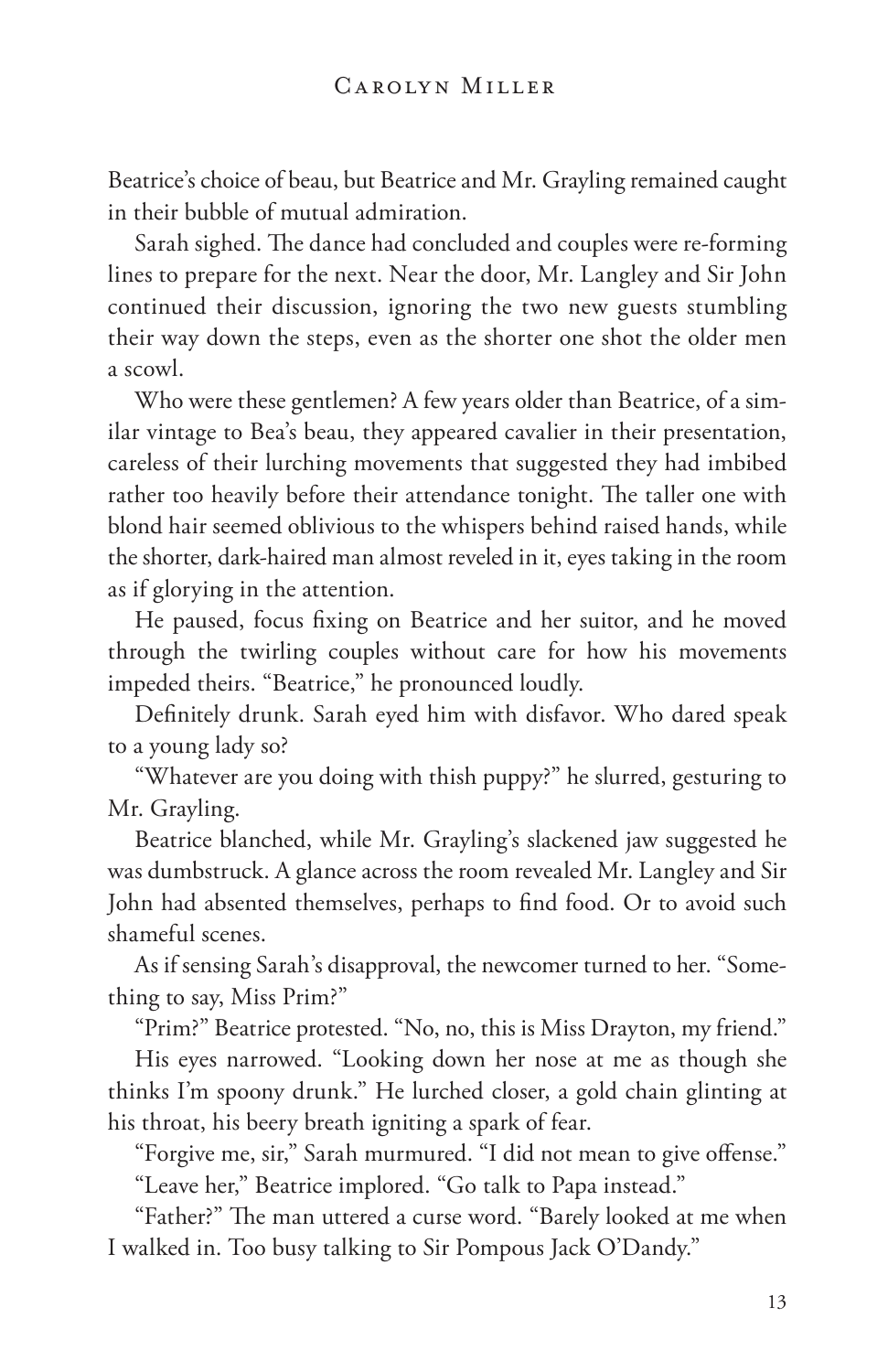*Papa? Father?* Did this mean this man was—?

"Sarah, allow me to introduce my brother, Captain James Langley."

The captain gave a mock bow, the movement tipping him to his knees, where he gave a great shout of laughter, unmindful of the humiliation of his sister.

Around them the music paused, the dancing stilled, the atmosphere grew thick with shame and ignominy.

"Cap'n Blackwood, get us another pot of Sir John Barleycorn," he cried. "And a shovel of port for Miss Soursides here. She looks as if she could do with a good drink."

Sarah blinked, took a step back, as his taller friend grinned and enquired loudly for two large strong drinks.

"Afraid of me, are you?" With surprising quickness Captain Langley rose and drew close, his dark-green eyes fixed on her, mouth a twisted sneer. "I'll give you something to remember me by." And in one swift movement he closed the space between them, his hands jerking her to himself as his alcohol-soaked mouth pressed down on hers.

She struggled for air, pushed away, slapping his cheek with a *thwack* that echoed off the walls, then wiped a hand across her contaminated lips as she stumbled back. "How dare you?"

"Sarah, I'm so sorry!" Beatrice hurried forward and grasped her arm, then hurried her up the stairs and into an anteroom, away from the shocked whispers and stares. "Oh, forgive me, forgive him. James is so lost he barely knows what he does anymore."

"Has . . . had he done that before?" Sarah's heart still thumped wildly. If only she could scrub away the scent of his breath, the feel of his arms, the shocking violence of her first kiss.

"He's not well," Beatrice murmured, evading Sarah's gaze. "I only ask you don't let this stop your visit."

She shook her head. "I cannot stay at Langley House if he is there. I *will* not visit if he is there."

"He shan't be, I assure you. James is returning to the army, which is probably why he's here for one last merriment before he ships abroad. How I wish I could make this up to you. You have no idea how sorry I am." Shame and sorrow shone in her friend's eyes.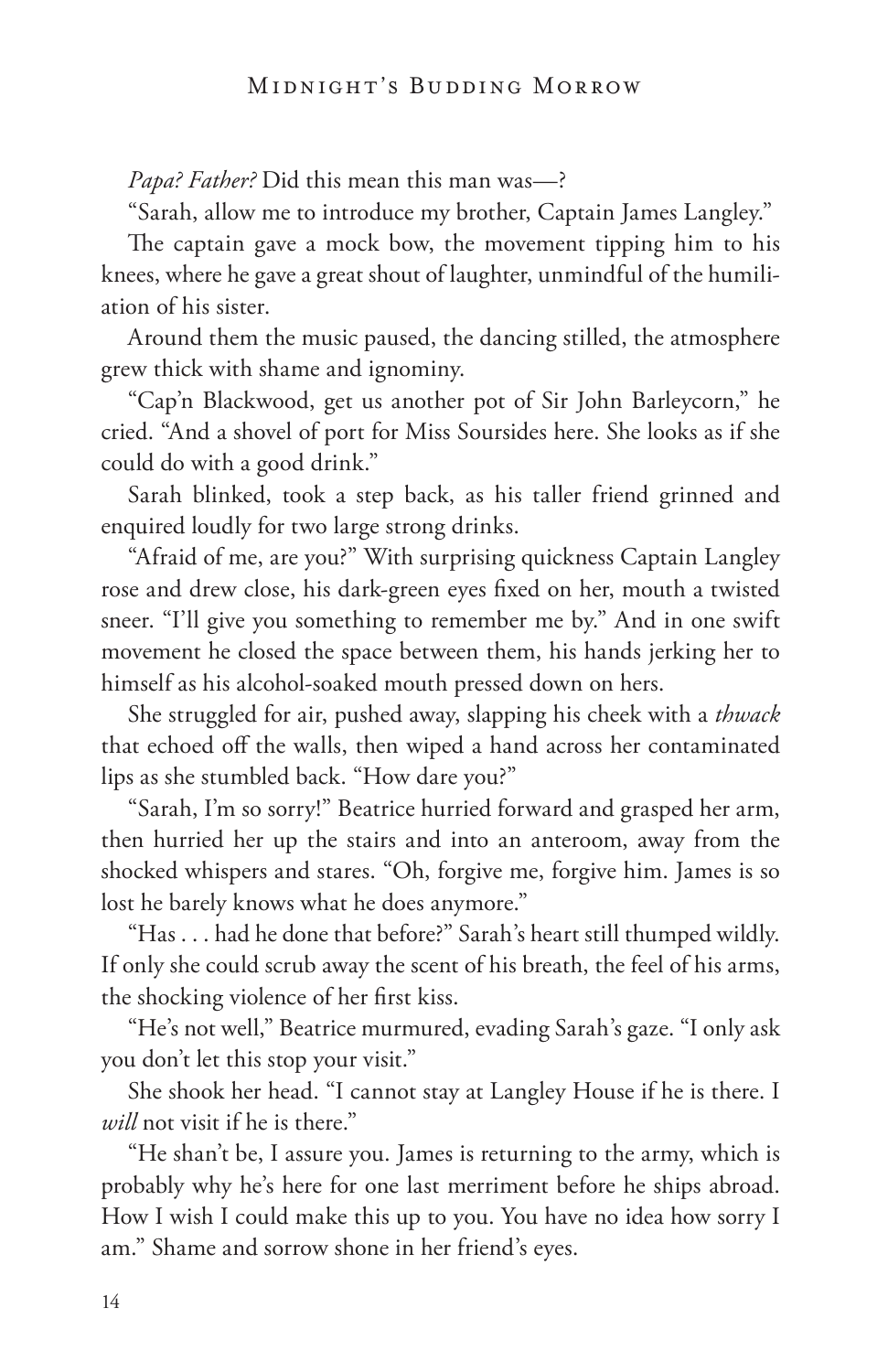Beatrice could not be blamed for her unfortunate brother. "You are sure he will not come?"

"He won't. He and Papa do not get on."

"Really?" The sarcasm was thick.

"I beg of you, do not hold his behavior against me."

Sarah exhaled and slumped into a round-backed wooden chair. "You promise I need never see him again?"

"I give you my word." Beatrice placed her hand on her chest. "If he does happen to visit, I'll see you are locked inside the tower."

"How reassuring," she said dryly, even as her heart prickled. Beatrice's castle had a tower?

"Please, Sarah?"

She sighed. "Oh, very well."

She would not permit Captain James Langley to impede her one chance to grasp a new life. She would go as Beatrice's friend, and pray she'd never see the scoundrel again.

 $\infty$ 

The smell of alcohol and cigars scented the air, and a distant grumbling sound permeated his dream. James cracked open an eye. Sunlight stabbed, piercing the relentless thumping of his brain. He closed his eyelid, willed himself back to sleep. He needed rest, just as he'd needed to extract every last ounce of pleasure from these remaining few days.

The past nights of carousing seemed to have soaked into his bones, the nights of drinking until the dice turned against him leaving him headsore and out of sorts. Drinking deeply didn't mend the ache. Women didn't meet his need. Reckless play might give a thrill of anticipation, but soon the guilt washed in. He was weary, unutterably weary, a broken stick washed in on the shore, useless, waiting, wishing for purpose, wanting futilely to be more.

James groaned, the pounding in his head drowning out the last wisps of a dreamed life he occasionally doubted had ever really happened. Some days he wished he need not wake. Some days he couldn't believe he'd once been happy. That he had known a softer world. Until life had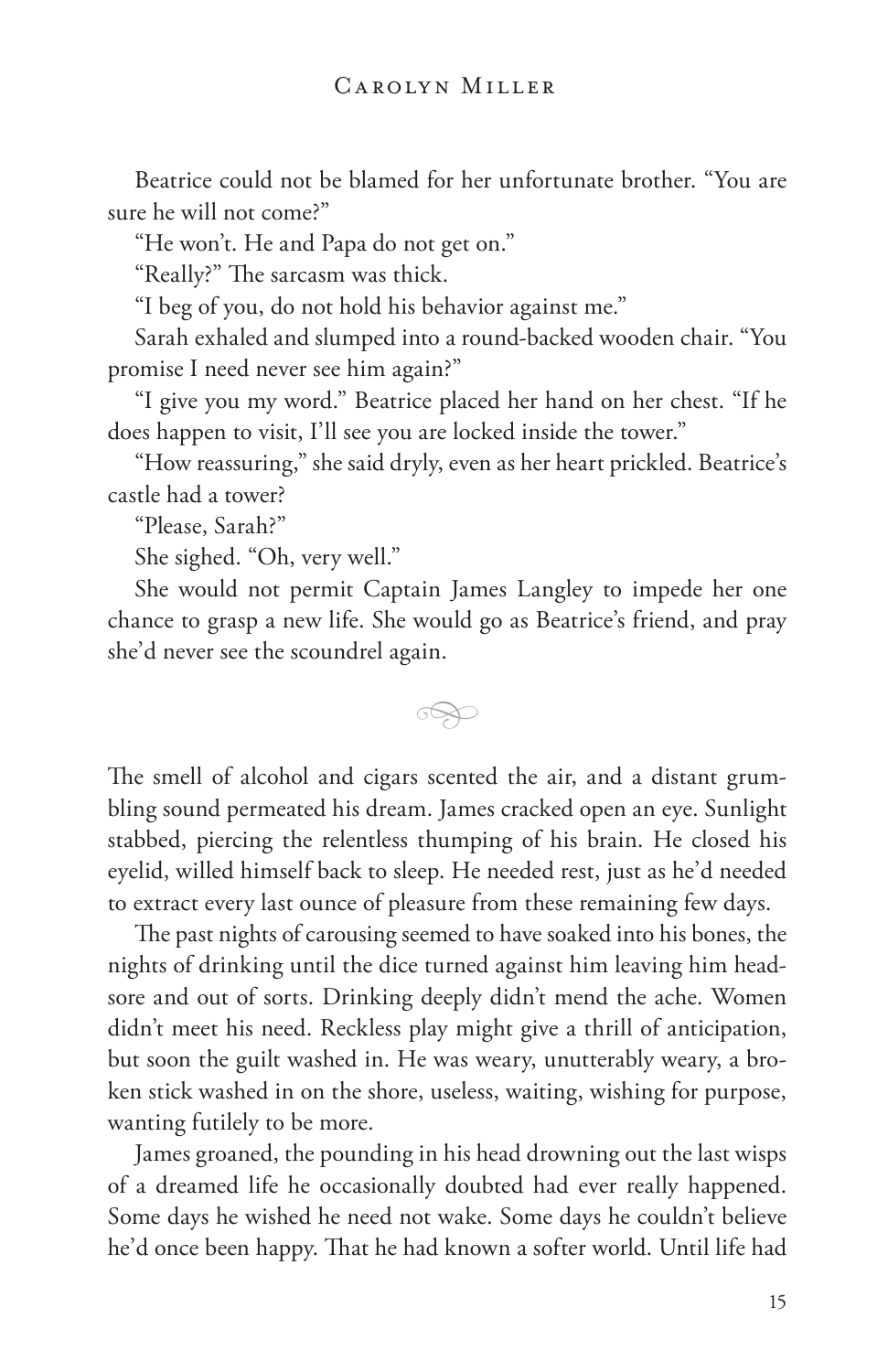shown that even the softest of people could not be trusted. Those days of happiness had been an illusion, a zephyr of his existence, a place he could never find again.

Nausea from last night's imbibing rose, and he swallowed, forced his thoughts away from the mistakes of the past and focused on deep breathing to gain control over far more recent ones. Why he had allowed Blackwood to convince him to visit that seedy club in Newcastle, he had no recollection. Or perhaps he had convinced Blackwood. Regardless, his body was protesting the excesses of the night, even as the sounds from the laneway outside insisted he face the day.

"Blackwood?"

A grunted sound stole into his ears, but still he did not open his eyes. He rolled to his other side, hoping it might convince the sloshing feeling in his stomach to settle.

Some days he hated himself. Loathed, despised, grew sick at himself. Like today. Two days after that insipid ball and despite the ocean of alcohol he'd consumed, it had only blurred the edges of his memory. He had still not forgotten that kiss. Her shock. That slap.

His lips lifted. Call him a scoundrel—join the long queue—but he'd been surprised by the forceful slap. Who'd have thought Miss Prim had it in her?

He supposed he shouldn't have done it. She was Bea's friend, after all. But he was never one to let conventions get in the way of the inspiration of the moment. When he'd succumbed to the temptation of his baser self, he'd expected to meet lips as lemonish as the sour expression she wore. But they hadn't been, and if it hadn't been for that slap he might've been further tempted—

No. James coughed. He must be coming down with something. He was starting to imagine all sorts of bizarre things. He was obviously suffering from a condition that could only be remedied by more of the liquid he liked to pour down his throat.

Another cough, but none of the wretched fire in his lungs that signaled a return of the fever, his reward for serving King and country. Only the fire of wretchedness that pulsed through his veins since that day near two decades ago, the day he'd never forgive himself for.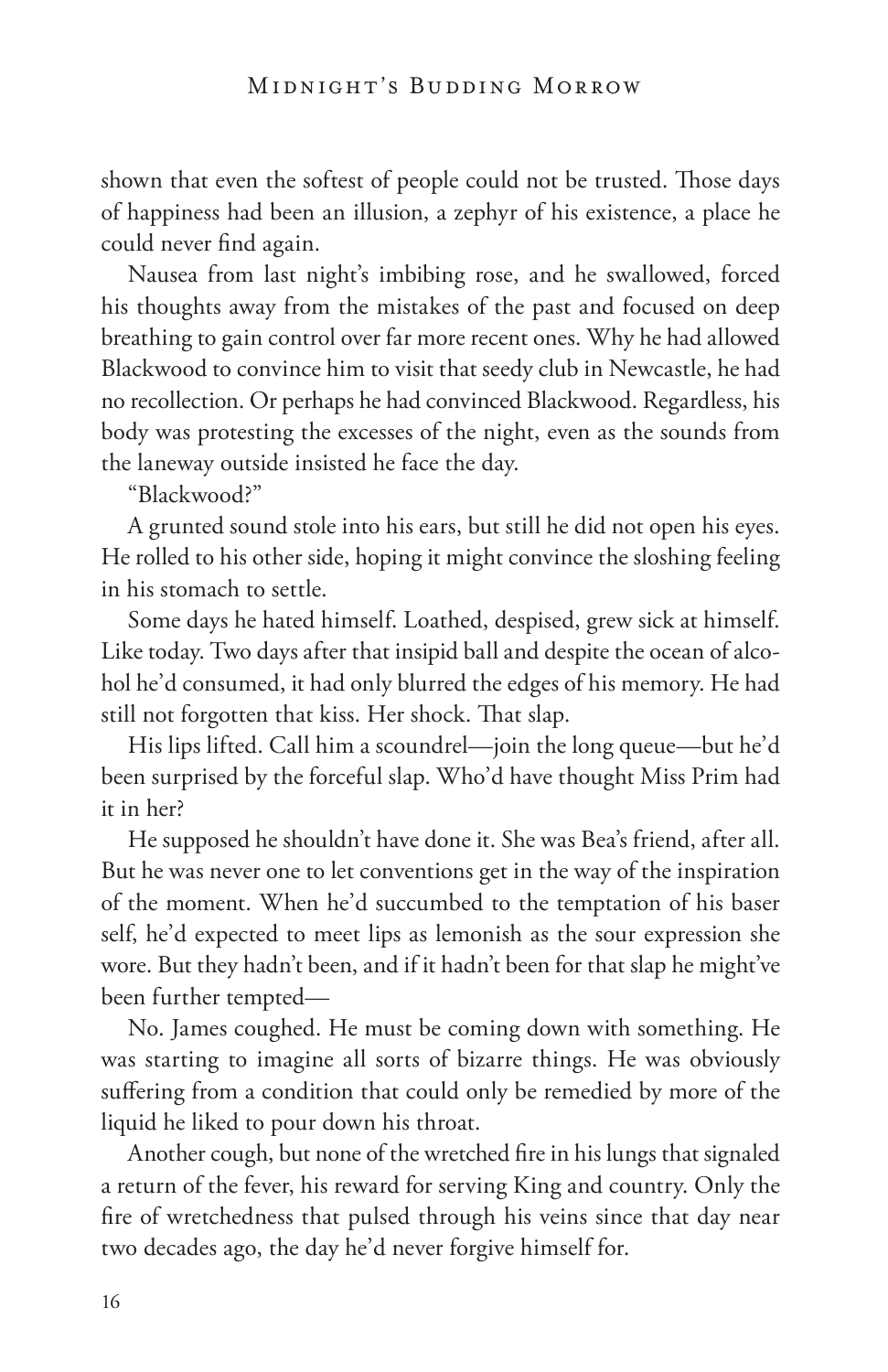A pounding at the door matched the one inside his head. "Langley?" a deep voice called. "Langley? You in there?"

Lethargic eyelids now flew open as a hammering deepened in his veins. He knew that voice. Knew what that man wanted. The vagueness of last night's drunken exploits sharpened into awful clarity and he muttered a curse. "Blackwood," he hissed, pushing to a seated position.

The great lump of a man didn't stir.

Head reeling, James staggered upright, tugged on his breeches, moved to his friend, and shook his arm.

"Whatsa matter?" Blackwood slurred.

"Tell Carter I've returned to London."

"What?"

James gathered his few possessions, stuffing them into his pockets.

The pounding came at the door again. "Langley?" The voice cut like a sword between honor and self-preservation.

Blackwood was an army man; he could take care of himself. Besides, it was James from whom Carter wished to extract his pound of flesh. James hastened to the opened window, quickly calculating the drop to the ground as the great thumps at the door suggested Carter was heaving into it with his shoulder. He had but a matter of mere seconds now.

"See you in London, Blackwood," he said, shifting his legs over the windowsill.

"London?"

"London," James affirmed. "Until then." He offered a sardonic smile and grasped firm hold of the window frame, pausing for a moment as the excesses of past nights blurred his vision and made his head swim.

But there was not a moment to waste. This was neither the first time he'd found cause to escape from his creditors, nor the first time he'd resorted to bending the truth in order to ensure his safety.

For to London he would go, just not immediately.

Instead he'd go and attempt to scrounge money from the old tyrant at the place he'd sworn he'd never return to. The place which haunted his dreams. The place which had destroyed his life.

For everyone knew there was no cause to seek for him there.

Not at the crumbling ruin known as Langley House.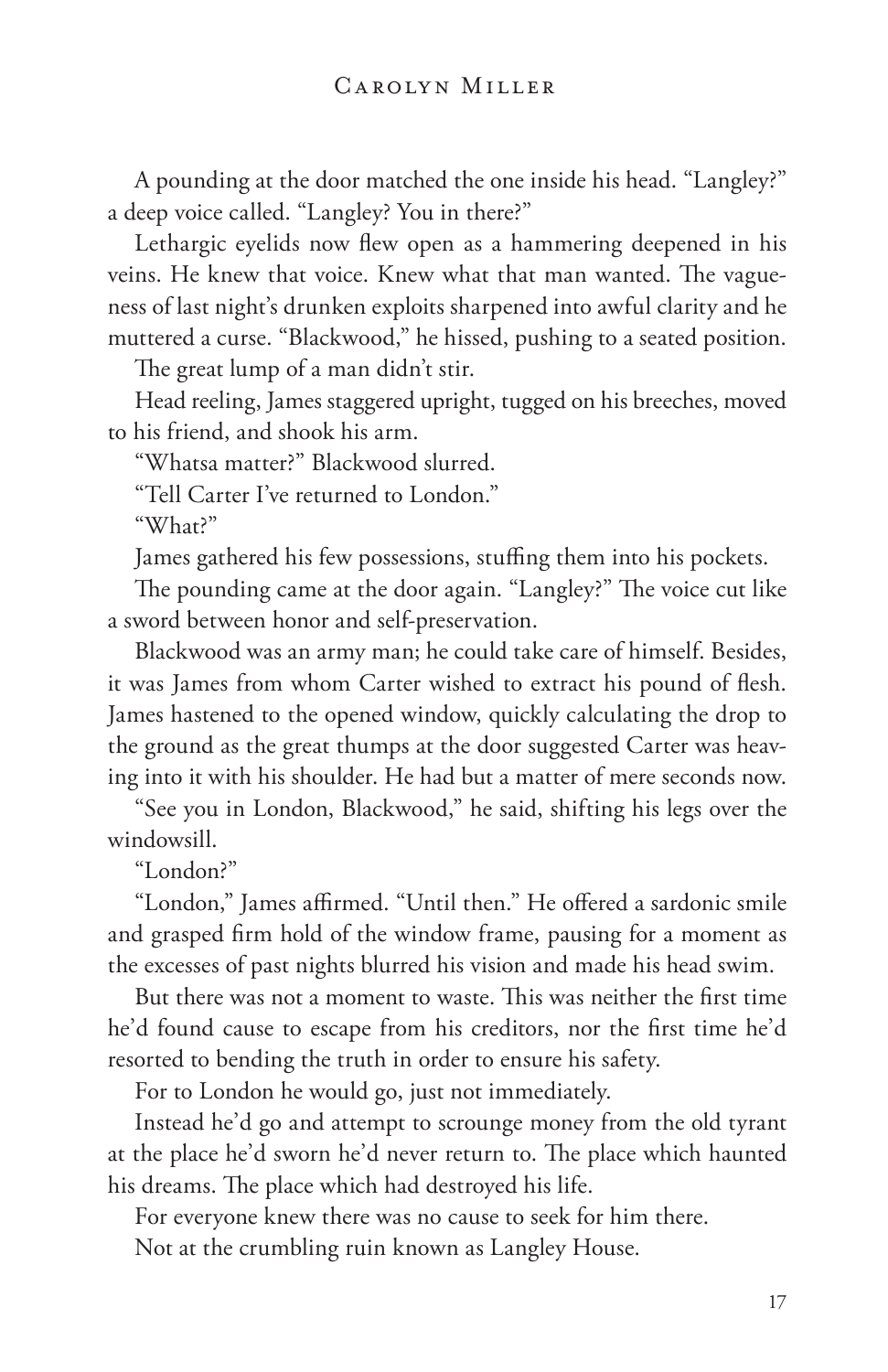## *Chapter 2*

NORTHUMBERLAND One week later

"Not long to go now, miss," the driver shouted from the bench next to her as they jostled down the lane.

Sarah nodded at Jem, the creaks and groans of the ancient cart permitting little more than loud exclamations to be heard. Never mind. She was busy getting her fill of the autumn-ripened scenery. The last of the common pink heather of the moors had given way to burnished grasses, and it was all so beautiful, so wildly fascinating. Her eyes soaked in all the glory now that they had left the rush and hustle of the city.

When the Mail had arrived at the Newcastle Inn, she had climbed from the carriage expecting to be met by a servant dressed in the Langley livery as per their arrangement, but instead she had been met with a hastily scrawled note from Beatrice. In it, Beatrice apologized for the lack of personal transport, assuring Sarah that the driver who would meet her was reliable, and all would be explained upon her arrival. Such a put-off only seemed on par for Sarah's situation so far. Her aunt and uncle had been nonplussed at her desire to leave, unable to understand why she might wish to have an adventure and see something of the world rather than continue as unpaid labor in the dullness and drear of the cold manse in a tiny village at the junction of Yorkshire's most northerly dales.

Now, anticipation mixed with a strain of trepidation. Would she be so unfortunate as to encounter Beatrice's brother again? She hoped—she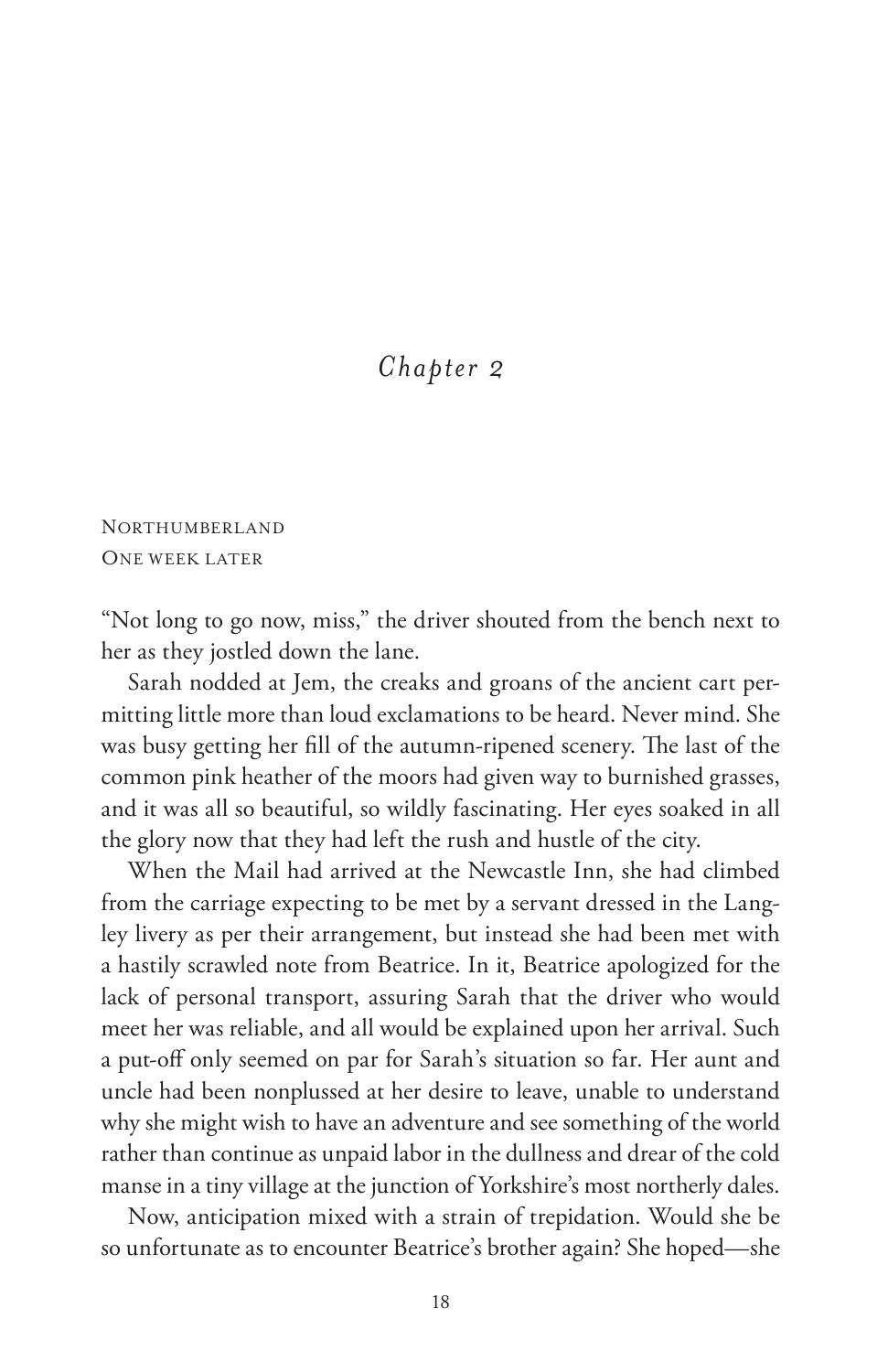prayed—she would not. She had barely been able to forget his actions that had left her feeling violated and soiled. Anger churned within anew. How dared he treat a woman unknown to him—his sister's friend, no less!—in such a despicable, degrading manner? The man certainly lived up to his deplorable reputation as a wicked rakehell.

The cart dipped into a deep rut and wedged, throwing Sarah against Jem's homespun-clothed shoulder. She murmured an apology and straightened, pushing her bonnet back from her eyes as a fine curricle approached. The features of the occupants—a young man and younger woman—were soon distinguished, and it was with a sinking heart she recognized the young blonde as Miss Barnstaple, her haughtiness as apparent as it had been at the assembly a week earlier.

Sarah affixed a smile. Would they afford her acknowledgment?

The curricle moved on, the gentleman driving seemingly oblivious to Jem's pleas for them to stop and help.

"Well!" Sarah peered over her shoulder at the retreating couple, whose laughter floated upon the air. A groan summoned her attention to the poor cart driver below. "Oh, Mr. Jem, forgive me! I should assist you."

She jumped down, and, ignoring his protests, removed her pelisse, flung off her foolish bonnet, and assisted him in pushing the cart's wheel from the muddy groove in the road.

"Oh, thank ye, miss," Jem gasped, his face red with exertion. "I shouldna be surprised young Barnstaple didnae want to stop, so I'm right glad for your help. But I'm verra sorry that you've spoiled your fine dress."

She glanced down. The hem of her third best gown was coated in at least five inches of thick dark mud, a spatter of which now spotted her bodice. So much for wishing to make a good first impression. "Ah, well. It will clean." She hoped. "Is the cart able to be driven now?"

"Aye. Hop on up, and we'll be there in two shakes of a lamb's tail."

She inwardly smiled at the expression as she resumed her seat. At least she had a chance to compose herself in these upcoming minutes, as well as attempt to mend her appearance. The cart eased around a corner, through a thicket of elms, and she caught a glimpse of shining water.

"That be the North Sea."

Breath suspended. "How beautiful!" Diamond glints twinkled grey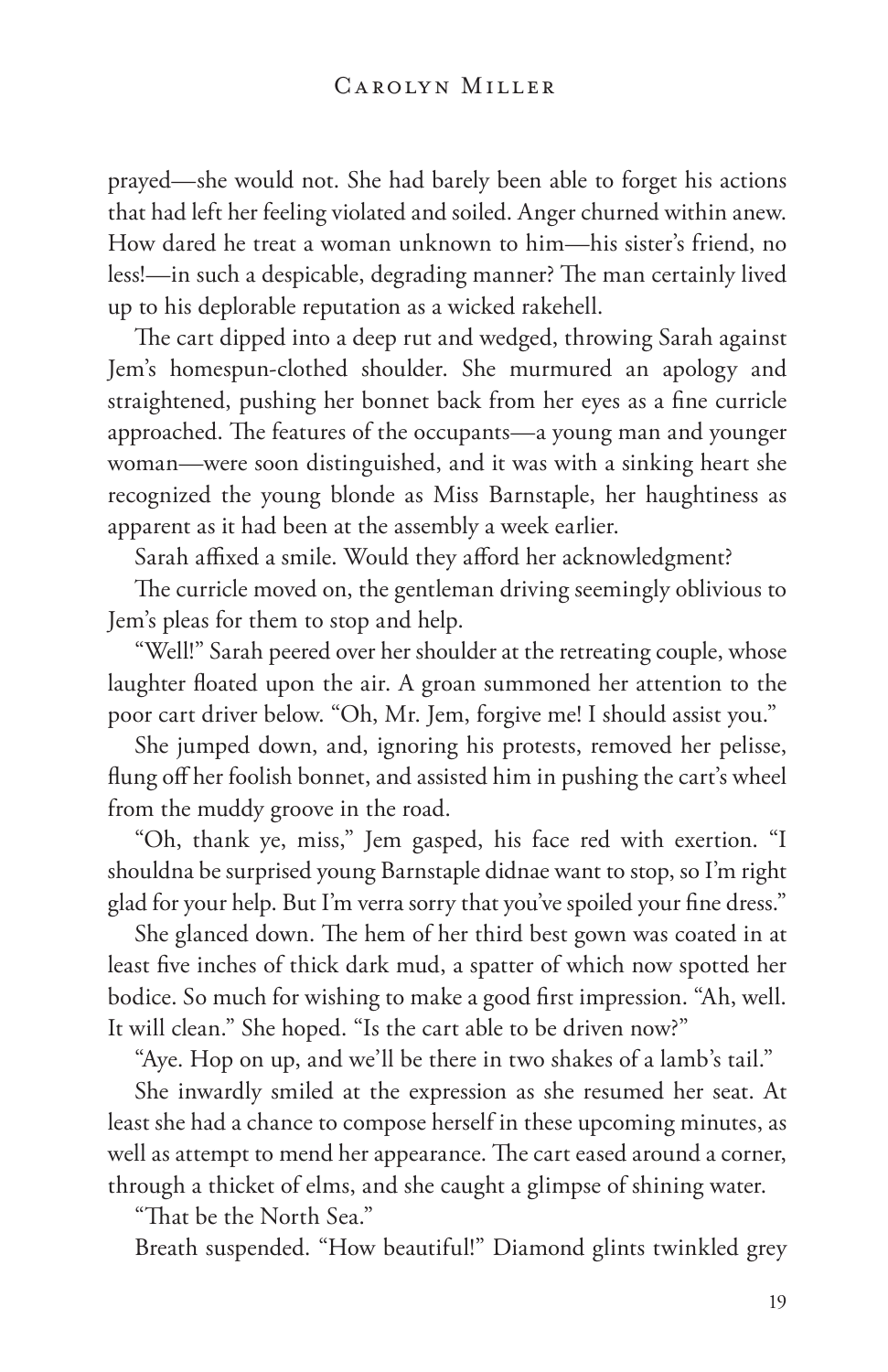and green and blue as far as the eye could see. She was used to the vast openness of the dales, of waving grass and stray sheep across barren fells and tors. But this . . . this was something quite different, so wild, so endless, so free. "I have never seen the sea before."

"You get used to it after a while, it be always there. There be some folks who can't stand the sound of the waves, nor the storms we see here."

"I don't imagine that ever being a problem for me."

"Now, as we go down this hill, take a look just beyond that tree."

She followed his pointing finger. All the air escaped her lungs, as a heart-deep tug accompanied the strangest sense of recognition, almost as if her destiny lay beyond the high stone walls.

"That be Langley House, or as folks like to call it around here, *the castle*."

She studied the great structure greedily, the round grey towers jutting into the sky against a backdrop of silver-blue sea, dominating the landscape, its authority and power undeniable. Tall walls topped with battlements led to rectangular towers closer to the shoreline, one of which seemed partly ruined, while another overlooked a small harbor.

"That further one be Lilith Tower, the other Egyncleugh. That means 'eagle's ravine' in the local dialect."

*Egyncleugh.* She sounded the word on her tongue. Ee-gan-cluff. This was a different world indeed. They reached the top of another rise, and Jem pulled the horse to a standstill. From here she could see the castle's reflection in the long stretches of still water: tall, imposing, grand. "Is it on an island?"

"Near enough. They be man-made lakes, *meres* we call 'em, with a causeway built between 'em. But on very high tides, the water covers the causeway, and it be island enough."

A tremor of excitement rippled up her spine as she studied the broken tower. "It seems perfectly gothic."

"They say there be ghosts that haunt the place."

"Truly?" Why had Beatrice never mentioned this?

"Aye. A chambermaid caught in the sea, and a long-ago relative of the current Langleys thought to have been lost in the tunnels underneath whilst searching for treasure."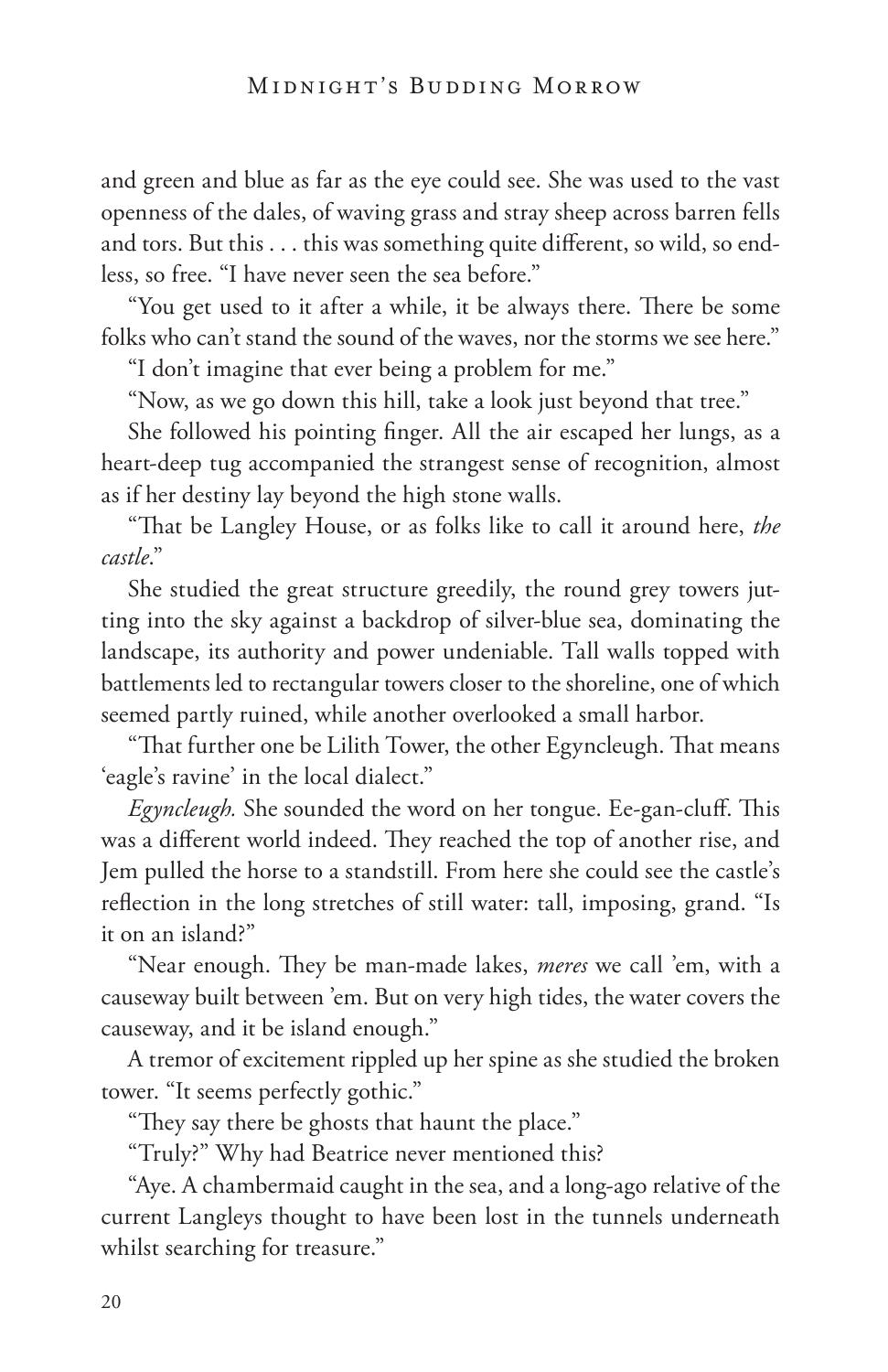"Treasure? You jest, surely."

"The castle has been here far longer than you or I, miss. I wouldn't be too quick to scoff if I were you."

The churning inside increased. While she would continue to scoff at apparitions and the like, perhaps this wasn't a wise idea after all. And why, oh why, had Beatrice never mentioned the grand magnitude of her home, instead describing it as a little run-down?

She shivered and drew her pelisse tight around her throat.

They commenced their descent, as Jem pointed out other landmarks: the nearby village of Langburgh, tucked beside the tiny harbor, with its small church complete with tall spire. The magnificent iron gates that led down a long drive to another grand residence, Knaresborough Hall, that was occupied by the Barnstaple family—the son and daughter of which had passed them on the road, Jem said. In the distance a silhouette of a tower was pointed out as the residence belonging to Sir John Willoughby, the baronet and local magistrate she'd met at the party, whose family had often accounted themselves as the most important in the district, according to Jem.

But it's always been the Langley family who the village looked up to, he continued. They might not have a title, but they always had the money and the heart to care for the village. "Well, they did," he finished uncertainly.

They did? What had changed? "And the Barnstaples?"

"Nowt but new folk," he sniffed. "Been here for less than thirty years. Like to think they can mix with the old, but they dinna yet know it's how you treat others that shows whether you are truly worth respectin'."

She nodded, eyes widening as the cart veered from the road through a large fortress-like gate, with lichen-covered stone walls stretching for what seemed like miles. Beyond a few scraggy trees outlining the drive, the road lowered to a causeway, stretching in a straight line between the two lakes, the meres half filled with water. Stones clattered beneath the wheels as momentum sped their journey, then they were on the causeway proper, as the castle entrance loomed ever larger.

Her insides tightened, as if bracing for what awaited. "It's awe-inspiring." "Aye."

What a dramatic and intimidating way of entry, with its carved stone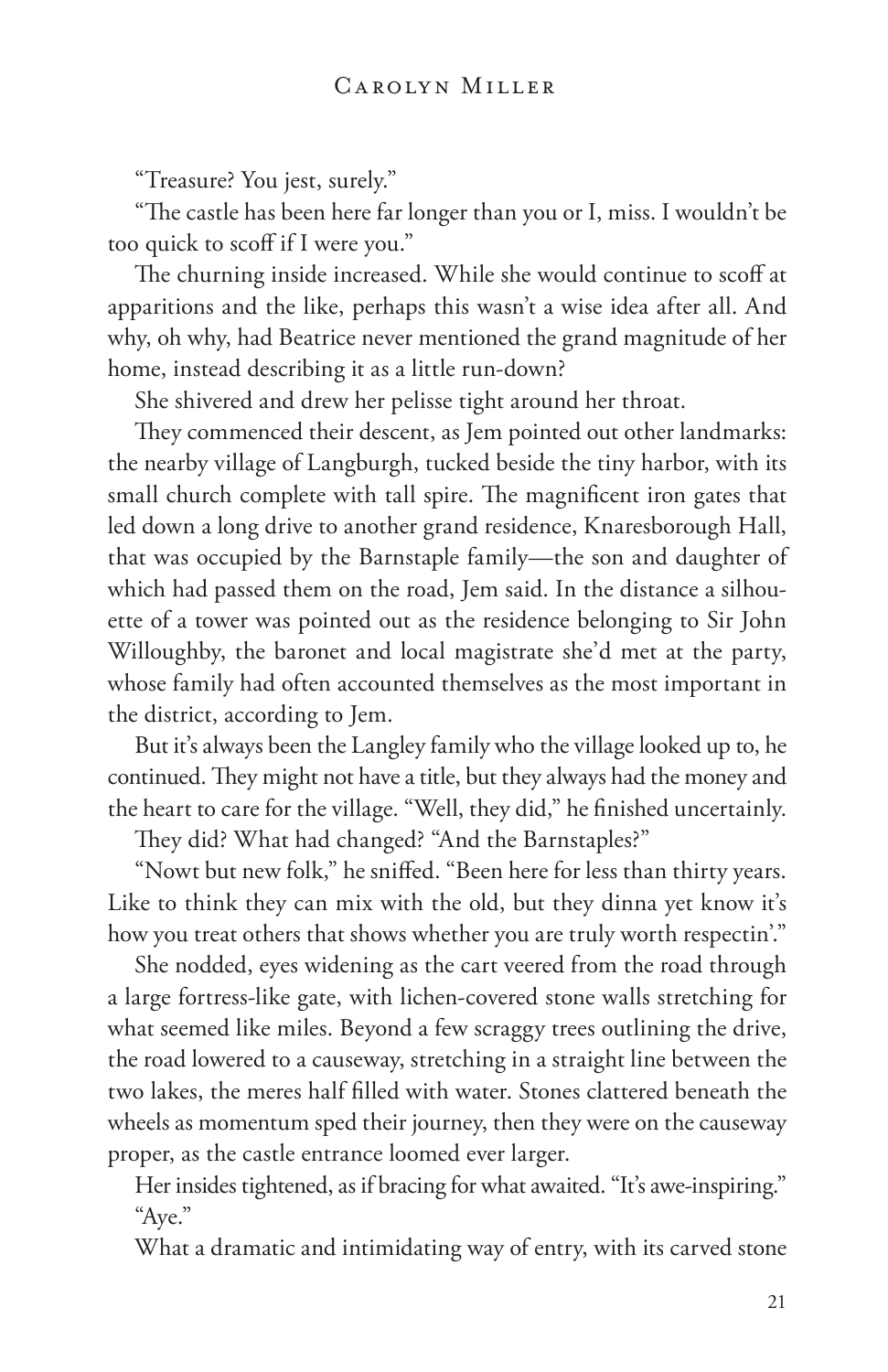gargoyles and crenellations. Two imposing drum-shaped towers stood on either side of the gatehouse, the slitted windows like narrowed eyes peering out to see who dared come this way. A figure appeared in the second-story tower, and Sarah leaned forward to gain a better view, but the person retreated.

"I hope you'll be happy here, miss."

"I do too," she acknowledged. "Miss Langley has assured me of a warm welcome."

He cast her a swift glance but said nothing, and they passed the thick stone walls under the raised portcullis and moved into the shadows of the curved entranceway. Ahead, inside the great courtyard, an imposing square tower three stories high was flanked either side by long mullioned glass windows and Medusa-like tentacles of ivy. A scattering of other buildings, no doubt once used for all sorts of medieval purposes, surrounded the weed-infested cobblestoned square. Beyond, lay a number of other buildings in various stages of disrepair.

She bit her lip. Just what had she got herself into?

Ahead, a massive oak door studded with nails opened, and Beatrice appeared, followed by several servants, her obvious joy chasing away trepidation. "Oh, you are finally here!"

Sarah descended to give her friend a hug. "I'm ever so glad to see you. That was a long journey."

Beatrice's eyes shadowed. "I'm so sorry we could not meet you ourselves. Things have been a little topsy-turvy here."

"Mr. Jem has been very kind." Sarah smiled up at him.

He tipped his hat and advised a servant which of the items in the back were to be removed.

"Thank you, Jem," Beatrice called.

He tipped his hat again, and offered Sarah a friendly nod before steering his humble equipage out through the great gatehouse once more.

"Put Miss Drayton's trunk in the Blue Room, please, Robert."

A wizened male servant nodded and hefted Sarah's small trunk on his shoulders.

Sarah watched with concern. "Is he strong enough?"

"How many books did you pack?" Beatrice teased. "I told you it was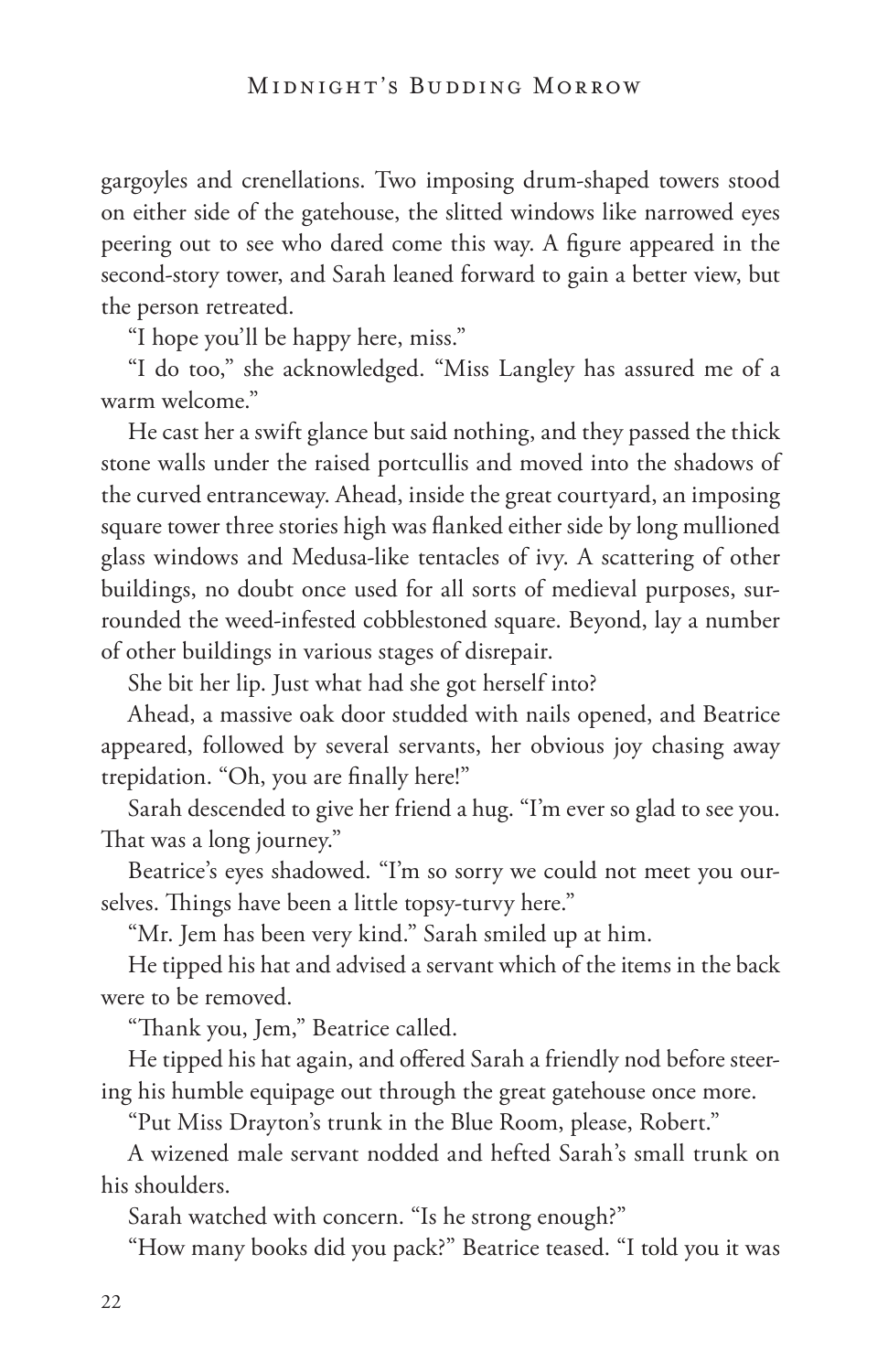not necessary. Our library may be old and dusty, but it has many volumes you can enjoy."

Sarah's lips lifted as she looked up at the commanding walls, eyes skipping over the gargoyles that scowled down with such ferocity. "This is . . . there are simply no words, Bea. I never realized your home would be quite so, quite so . . ." She shrugged helplessly.

"It is rather spectacular, I'll grant you that. But I sometimes wish I could live in a small abode somewhere, where we weren't always worried whether the roof will leak or if a tower shall crumble during a storm."

"Oh, to have the problems of the rich," Sarah teased.

Beatrice's look of amusement faded. "I am very sorry we did not meet you. It felt the height of rudeness, when you were coming at my invitation, but Father, and, oh—" She bit her lip.

"What is it?"

"You will despise me."

"Never," Sarah said promptly. "Nothing you could say could impair my good opinion of you. Now, what is it?"

"It's James," Bea whispered, casting a look around, as if she feared being overheard.

Sarah's heart froze. "What about him?" she asked slowly.

"He's here. He arrived without warning, gave us all the greatest shock, I assure you. Oh my dear"—she clasped Sarah's arm—"I understand you may not wish to stay now, and I cannot fault you for desiring to leave, but I assure you that if you do decide to stay, then the castle is big enough you need scarcely see him. He is out today and must return soon to the army anyway. He and Father have never got on, and already have quarreled about the usual—money and Mama . . ." Bea's eyes sheened.

At the sight of her friend's tears, Sarah's first instinct to leave immediately thawed. As disheartening as this turn of events was, something deeper urged her to selflessness and to stay.

What trouble could a man cause whom she would barely see?

Sarah patted her arm. "It is of no matter. I am here, ready to ease your boredom, is that not right?"

"Yes." Beatrice clutched her arm. "Truly, you are sure you do not mind?" No. But she sensed this was the right thing to do. "I have no wish to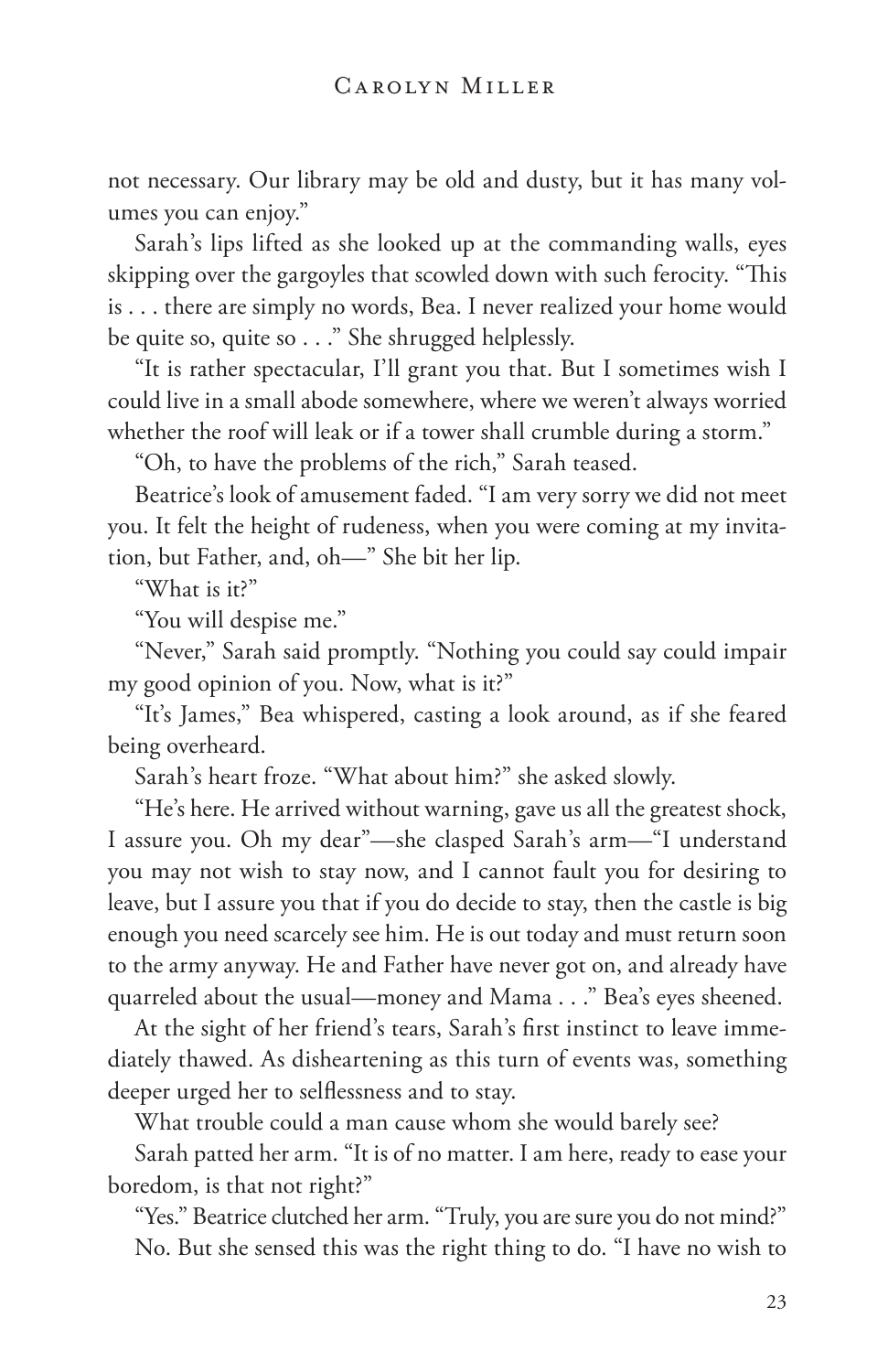let the unpleasantness of the past intrude upon my delight in spending time with my dearest friend."

"I am so *very* glad you've come." Beatrice enfolded her in a swift hug. "Now"—she led her inside—"I must take you to see Father, then I'll show you to your room. It has the most splendid view of the sea, which I know you'll enjoy. Then there are a few servants I will make you known to."

The stone-floored antechamber opened into a huge dark-timbered hall, the high walls stretching to soaring rafters and a wooden ceiling carved into a multitude of medieval designs. High above, small leaden-paned windows permitted some light to alleviate the sense of gloom and highlighted a series of giant pictures positioned as if to guard the space.

The men and women were attired in clothes revealing the past ages, but in the final portrait a man and woman were dressed in more contemporary style. The young man resembled Beatrice's father, which meant the beautiful woman wearing a lovely pearl necklace must be her mother.

"This is the Great Hall," Beatrice explained, leading her past the stone fireplace, the dimensions suggesting one could easily roast a large pig. "Father is in the library, so we shall go there."

Sarah's insides tensed. From all Beatrice had said in the past, and Sarah's very brief meeting with him a week ago, Beatrice's father was not particularly genial or warmhearted. A retired military man—what might he ever have to say to her?

Beatrice pushed open a door to a red-and-gold-stripe wallpapered room, one lined with dusty bookshelves and cobwebs. A fire sputtered in the hearth, before which sat Mr. Langley.

She eyed him curiously. He seemed older, his face more lined, the thick dark brows and square chin the only evidence of his kinship with Bea. She smoothed down her pelisse, wishing it was less wrinkled and longer, and thus would hide the brown stains marring her gown's hem. Would he notice, or be oblivious, as her uncle often seemed to be?

"Father, Miss Drayton has arrived."

He grunted and glanced up from the book he'd been perusing. Her mouth dried.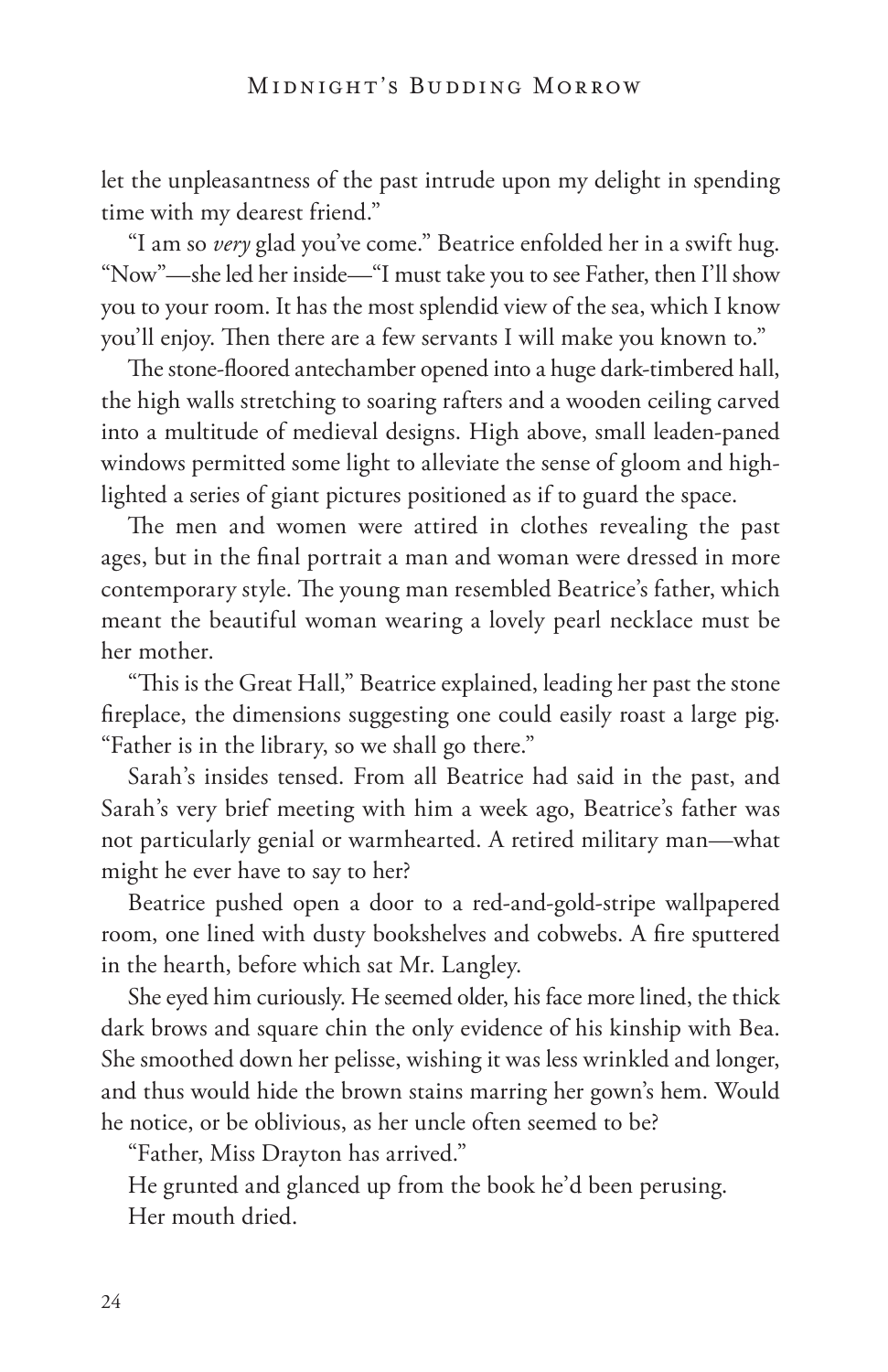His gaze was piercing and not kind. And most certainly *did* seem to notice she was not as precisely trim as she'd wish to be.

She curtsied. "Good afternoon, sir."

He grunted again.

Was that his chief form of communication? No wonder Beatrice had been so keen to have her here.

"I am going to take Sarah up to settle in now. I thought we'd put her in the Blue Room. It has such a lovely outlook after all."

He nodded, his attention returning to his book, leaving Sarah to feel as if she had been summarily dismissed.

"Don't mind him," Beatrice assured in a hushed voice, as they exited the room toward a grand central staircase. "He has not been well since . . . oh, never mind."

Sarah followed her up the stairs, and along a hall whose carpet was worn and thin. A sense of gentle decrepitude floated on the musty air. How many servants did they have? Were they all as aged as this house seemed to be?

"I wish Mrs. Copley would see to this," Beatrice muttered, lifting a dark-smudged finger from the banister.

"Is she the housekeeper?"

"Supposedly. More of a glorified maid really, but Father has always been reluctant to let the old staff go. Not when they are willing to work here for pride more than wages." Beatrice stopped, faced Sarah with wide eyes. "I don't mean to sound disloyal, but oh, if you only knew what it is to finally be able to speak of these things."

Sarah held her tongue. Having lived with an aunt inclined to cantankerous and frugal ways, she knew only too well the challenges associated with showing deference to one who seemed to scarcely notice such courtesy.

"Enough of such misery." Beatrice reached the second-to-last door. "Look, here we are." She flung open the door, revealing a light-filled bedchamber decorated in blues and cream.

"Oh my." The room would easily be thrice the size of her bedchamber at the manse, with its large four-poster tester bed and dresser. The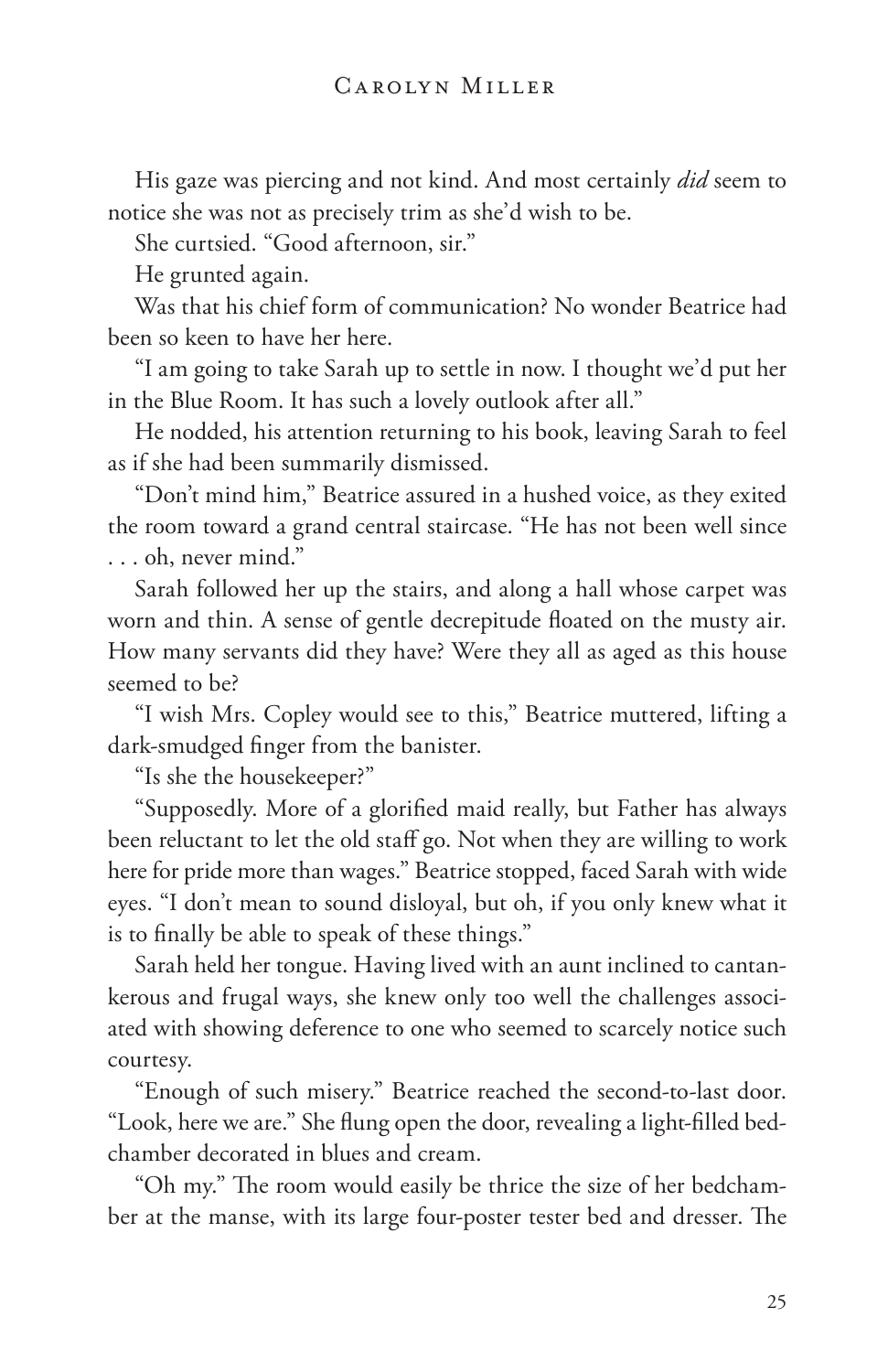rugs on the parquet floor possessed a similar hue to the blue brocade that lined the walls, and likely had been there for years, for both were slightly faded in places. Above hung a modest chandelier, which might not often be used, given the wall sconces held candles.

But the most wonderful part was the view. She hurried to the partly opened window and gazed out. Something within eased, soothed at the sight of the endless blue, the sun shimmering light and promise in contrast to the castle's dim interiors. Waves echoed, both on the rocks directly below the castle walls and on the small sandy beach a little farther on, their ceaseless susurration a sound not unlike the constant winds over the dales. She closed her eyes and breathed in the salt-tinged air.

"Sarah?"

"This is lovely, Bea." She turned, grasped her friend's hands. "Thank you for asking me here."

"I'm so glad you came." Beatrice's eyes seemed to hold a desperate kind of relief. "I've been so worried, so confused . . ."

"About what? Bea, what is it?"

Beatrice simply shook her head. "I cannot say right now. Soon perhaps."

What mystery lay here? But any chance for further speculation was cut short by the arrival of the elderly servant with Sarah's trunk.

"Oh, thank you, Robert." Beatrice motioned to the corner. "Put it down there." She waited until he left the room, then studied Sarah's attire with a small frown. "We shall need to find you a gown more appropriate for dinner. What on earth happened to you?"

"The cart had some trouble."

"Did you get out and push?"

"It wasn't going anywhere with me sitting in it." She refrained from telling Beatrice about the passers-by who ignored Jem's plea for help. She had no wish to be uncharitable. Perhaps they had an appointment they were rushing to.

"It might be autumn, but with you here it shall be like a breath of spring, and we can certainly do with some new life to blow through this gloomy old place."

"I cannot wait to explore," Sarah admitted, with a return to her earlier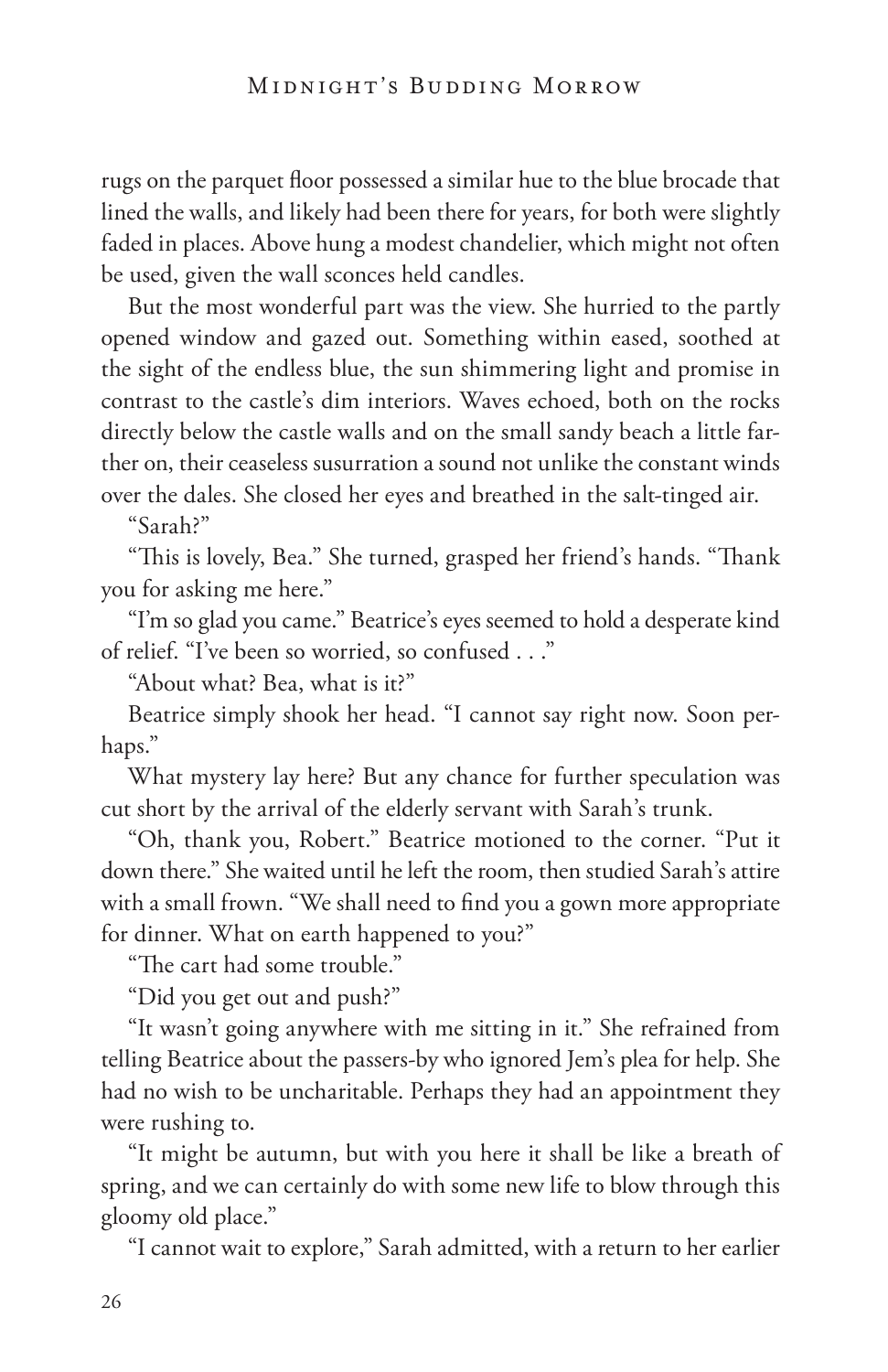anticipation. This castle might be ancient and enormous, but it was also Beatrice's home. Even with the presence of James, Sarah would trust no harm would come to her here, no matter what those gargoyles might imply.

"There is much to see. But first, a new gown. Father may seem as though he doesn't care, but he can be quite scathing of those he thinks do not give him what he considers his due."

"You need to tell me what I should do to keep on his good side. I would not do anything that would cause trouble for you or give him reason to want me gone a moment sooner than you wish."

"Well, if it were my wishes that were taken into consideration, I'm afraid you would simply never leave!" Beatrice said gaily.

But something in her eyes made Sarah shiver in the cold breeze.

 $\infty$ 

He was going to have to find another way. James dealt the cards and took a large swig from the tankard, carefully eyeing the men crowded in the small chamber in the back of the hostelry. If his luck did not improve, he would have to speak to his father again, see if he could perhaps unknot the man's miserly ways and convince him to part with some funds. It wouldn't take much, just enough to cover the three-hundred-mile journey south to London, with a little extra to alleviate the drear. If he could win tonight, he'd make some progress toward clearing his debts. And if he didn't . . .

James ignored the hulking figure of Falcott, Longhoughton's innkeeper, a man whose size and temper James was loath to cross. Fortunately, his absence from the area for the past dozen years meant he had been able to pass himself off as a mere soldier, not as the son and heir of a wellknown local landowner, especially since he'd used Blackwood's name.

His lips twisted without amusement. *Blackguard* would be a more fitting title. Wasn't that how people—his father and sister included regarded him?

His arrival several days ago had put the house in uproar, even if some of the more obsequious servants pretended to differ. Servants like Dawkins,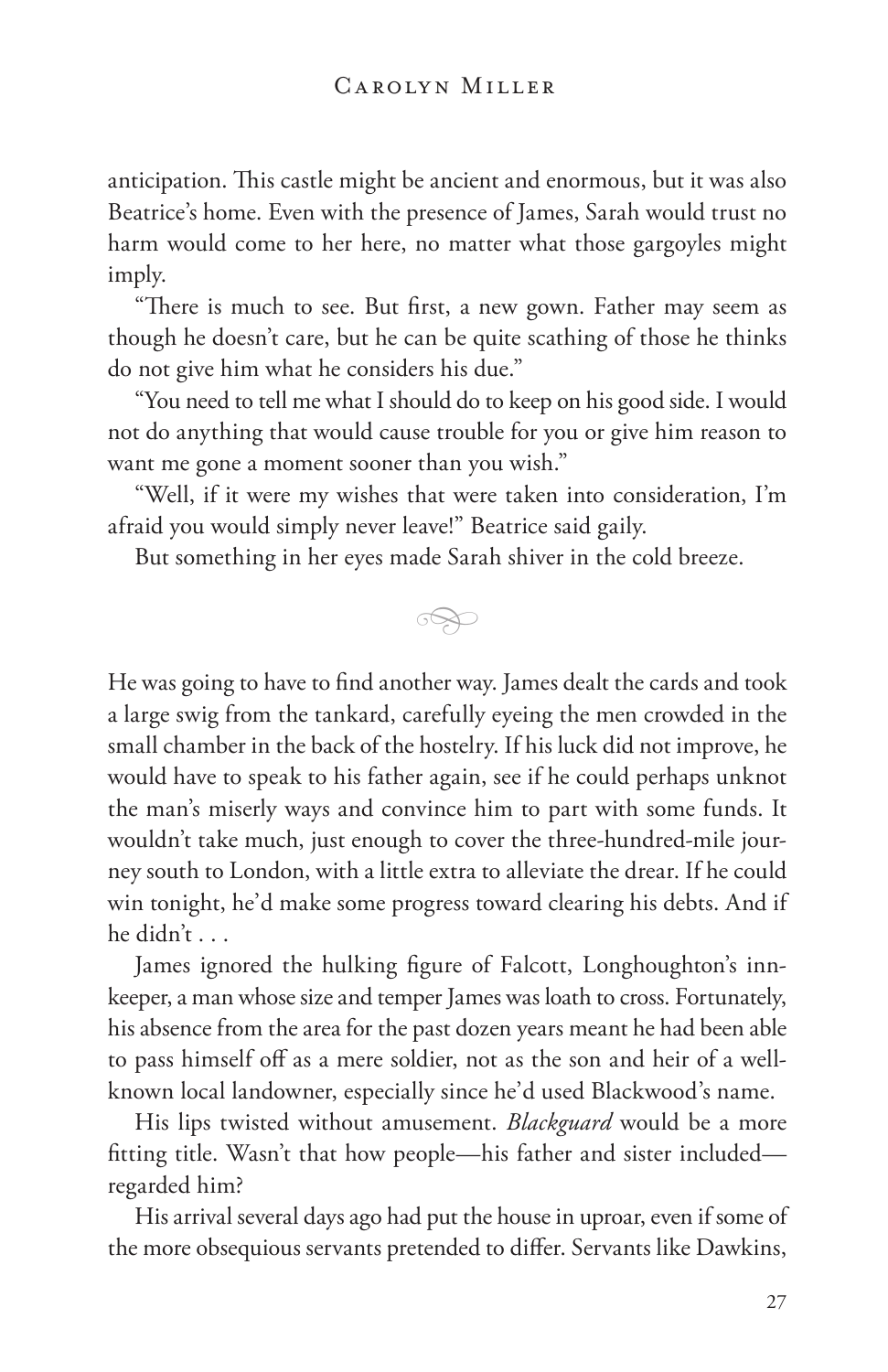Dawson, whatever his name was, who had met him with effusive insistence that he had been missed, and old Copley, the woman whose airs of self-importance had always sickened, who had greeted him with flattery he suspected as false. It hadn't taken long before the old invisible chains of reproach and condemnation had led him to escape outside, to seek freedom from the perpetual game of blame his father always played.

"You playing or what?"

James inclined his chin and threw out a card. His heart sank. *No.* He swallowed a curse. *No.*

Years of experience helped preserve his countenance, as he struggled to maintain an illusion of care-for-nothing, which was perhaps not such an illusion after all. He might be known in the regiment for his hard heart and careless ways, but such were mere means to survival. For what was life but a mere precursor to death? No, he could not afford to care, when life had proved that caring was just another word for heartbreak.

Another round, and he was forced to admit defeat. But this man was not one he could easily gull into believing he had the readies at home. He'd need to come up with another plan. "I'm afraid, gentlemen, that I have just remembered I have left my funds elsewhere."

"Whaddya mean? Have you no blunt?" Falcott staggered to his feet.

"I mean—" His mind blanked. Where were his quick wits and silver tongue now? Alcohol be—

*Thwack*.

He reeled back from the force of the blow, which had set his teeth to rattling.

"What's this?" Falcott snatched at the chain James wore around his neck, the piece he'd sworn never to remove, a memento to both his reverence and his shame.

"Don't," he pleaded. "It belonged to my mother."

"Belongs to me now." Falcott broke the thin golden loops from its dolphin head clasp and ripped it from James's neck. "Until you pay."

Until he paid—with what?

"Now get out of here," Falcott snarled. "And don't show your face 'ere again until you show the coin."